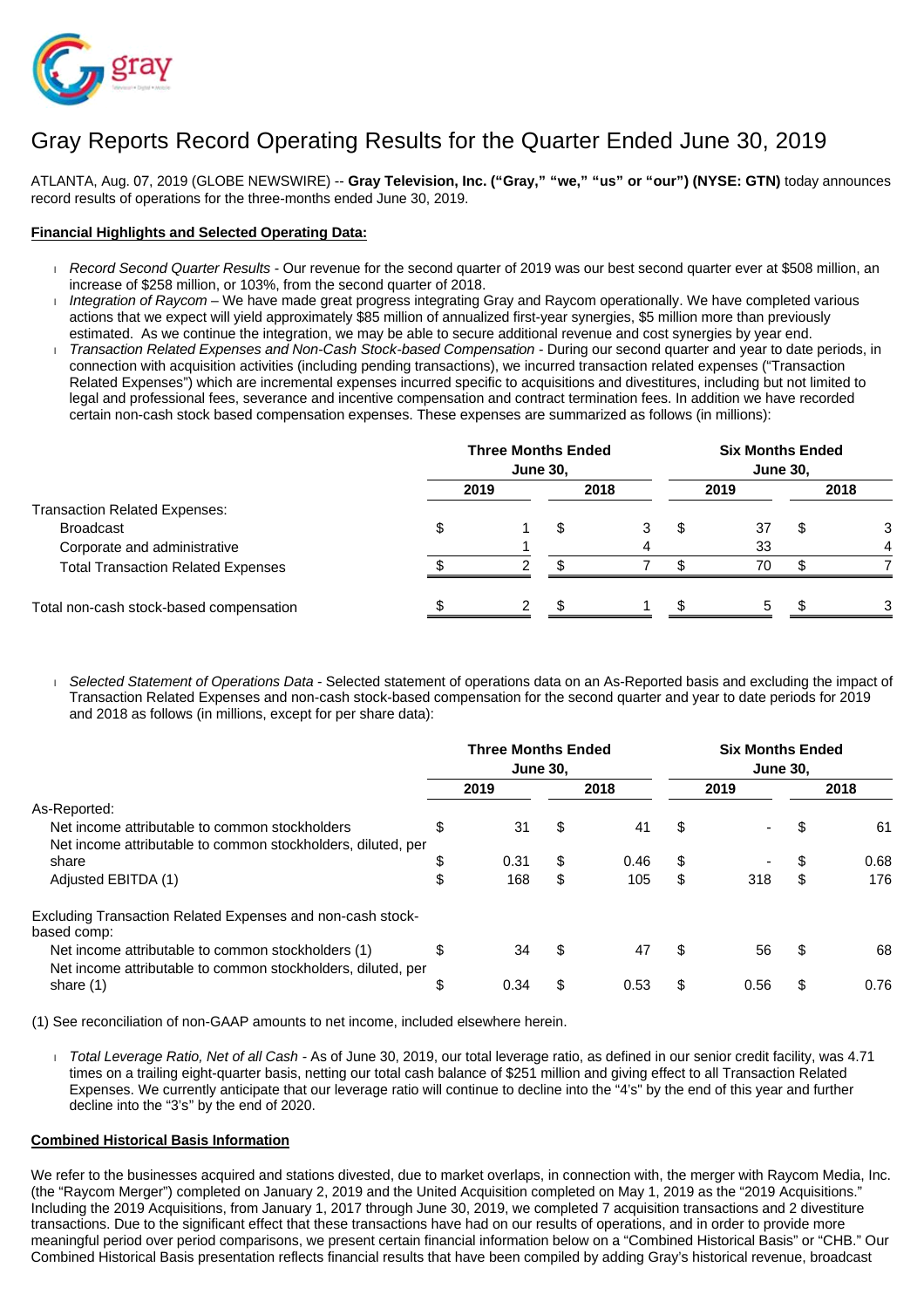expenses and corporate and administrative expenses to the historical revenue, broadcast expenses and corporate and administrative expenses of the net stations acquired in those acquisitions, and subtracting the historical revenues and broadcast expenses of the divested stations as if all stations had been acquired or divested, respectively, on January 1, 2017, the beginning of the earliest period that CHB information is presented herein. For more information on CHB, see "Effects of Acquisitions and Divestitures on Our Results of Operations and Non-GAAP Terms" at the end of this release.

#### **Selected Operating Data (unaudited):**

|                                                                     |           |      | <b>As-Reported Basis</b>    |                             |     |      |                             |
|---------------------------------------------------------------------|-----------|------|-----------------------------|-----------------------------|-----|------|-----------------------------|
|                                                                     |           |      | Three Months Ended June 30, |                             |     |      |                             |
|                                                                     | 2019      |      | 2018                        | % Change<br>2019 to<br>2018 |     | 2017 | % Change<br>2019 to<br>2017 |
|                                                                     |           |      | (dollars in millions)       |                             |     |      |                             |
| Revenue (less agency commissions):                                  |           |      |                             |                             |     |      |                             |
| <b>Broadcast</b>                                                    | \$<br>499 | \$   | 250                         | 100%                        | -\$ | 227  | 120%                        |
| Production companies                                                | 9         |      |                             |                             |     |      |                             |
| Total revenue                                                       | \$<br>508 | $\,$ | 250                         | 103%                        | \$  | 227  | 124%                        |
| Political advertising                                               | \$<br>5   | \$   | 18                          | $(72)$ %                    | \$  | 4    | 25%                         |
| Operating expenses (1)(3):                                          |           |      |                             |                             |     |      |                             |
| <b>Broadcast</b>                                                    | \$<br>314 | \$   | 142                         | 121%                        | \$  | 134  | 134%                        |
| Production companies                                                | \$<br>9   | \$   |                             |                             | S   |      |                             |
| Corporate and administrative                                        | \$<br>21  | \$   | 11                          | 91%                         | \$  | 8    | 163%                        |
| Net income available to common stockholders                         | \$<br>31  | \$   | 41                          | (24)%                       | \$  | 71   | $(56)$ %                    |
| Non-GAAP cash flow (2):                                             |           |      |                             |                             |     |      |                             |
| Broadcast Cash Flow(3)                                              | \$<br>185 | \$   | 108                         | 71%                         | -\$ | 93   | 99%                         |
| <b>Broadcast Cash Flow Less</b>                                     |           |      |                             |                             |     |      |                             |
| Cash Corporate Expenses(3)                                          | \$<br>166 | \$   | 98                          | 69%                         | \$  | 86   | 93%                         |
| Free Cash Flow                                                      | \$<br>69  | \$   | 59                          | 17%                         | \$  | 56   | 23%                         |
| Transaction Related Expenses included in operating<br>expenses (4): |           |      |                             |                             |     |      |                             |
| <b>Broadcast</b>                                                    | \$        | \$   | 3                           |                             | \$  |      |                             |
| Production companies                                                | \$        | \$   |                             |                             | \$  |      |                             |
| Corporate and administrative                                        | \$        | \$   | 4                           |                             | \$  | 1    |                             |

|                                                                                                                                                                           |                    |                | <b>As-Reported Basis</b><br>Six Months Ended June 30, |                             |                |            |                             |
|---------------------------------------------------------------------------------------------------------------------------------------------------------------------------|--------------------|----------------|-------------------------------------------------------|-----------------------------|----------------|------------|-----------------------------|
| 2019                                                                                                                                                                      |                    |                | 2018                                                  | % Change<br>2019 to<br>2018 |                | 2017       | % Change<br>2019 to<br>2017 |
|                                                                                                                                                                           |                    |                | (dollars in millions)                                 |                             |                |            |                             |
| Revenue (less agency commissions):                                                                                                                                        |                    |                |                                                       |                             |                |            |                             |
| \$<br><b>Broadcast</b>                                                                                                                                                    | 980                | \$             | 477                                                   | 105%                        | \$             | 430        | 128%                        |
|                                                                                                                                                                           |                    |                |                                                       |                             |                |            |                             |
| \$<br>Total revenue                                                                                                                                                       |                    |                |                                                       |                             |                |            | 139%                        |
| \$<br>Political advertising                                                                                                                                               | 8                  | \$             | 24                                                    | $(67)$ %                    | \$             | 5          | 60%                         |
|                                                                                                                                                                           |                    |                |                                                       |                             |                |            |                             |
| \$<br><b>Broadcast</b>                                                                                                                                                    | 670                | \$             | 292                                                   | 129%                        | \$             | 267        | 151%                        |
|                                                                                                                                                                           | 44                 |                |                                                       |                             | \$             |            |                             |
| \$<br>Corporate and administrative                                                                                                                                        | 69                 | \$             | 19                                                    | 263%                        | \$             | 16         | 331%                        |
| \$<br>Net income available to common stockholders                                                                                                                         | $\blacksquare$     | \$             | 61                                                    | $(100)$ %                   | \$             | 81         | $(100)$ %                   |
|                                                                                                                                                                           |                    |                |                                                       |                             |                |            |                             |
| \$                                                                                                                                                                        | 308                | \$             | 186                                                   | 66%                         | \$             | 164        | 88%                         |
| <b>Broadcast Cash Flow Less</b>                                                                                                                                           |                    |                |                                                       |                             |                |            |                             |
|                                                                                                                                                                           |                    |                |                                                       |                             |                |            | 63%                         |
| \$<br>Free Cash Flow                                                                                                                                                      | 73                 | \$             | 92                                                    |                             |                | 93         | (22)%                       |
| Production companies<br>Operating expenses (1)(3):<br>\$<br>Production companies<br>Non-GAAP cash flow (2):<br>Broadcast Cash Flow(3)<br>\$<br>Cash Corporate Expenses(3) | 46<br>1,026<br>244 | \$<br>\$<br>\$ | 477<br>169                                            | 115%<br>44%<br>$(21)$ %     | \$<br>\$<br>\$ | 430<br>150 |                             |

Transaction Related Expenses included in operating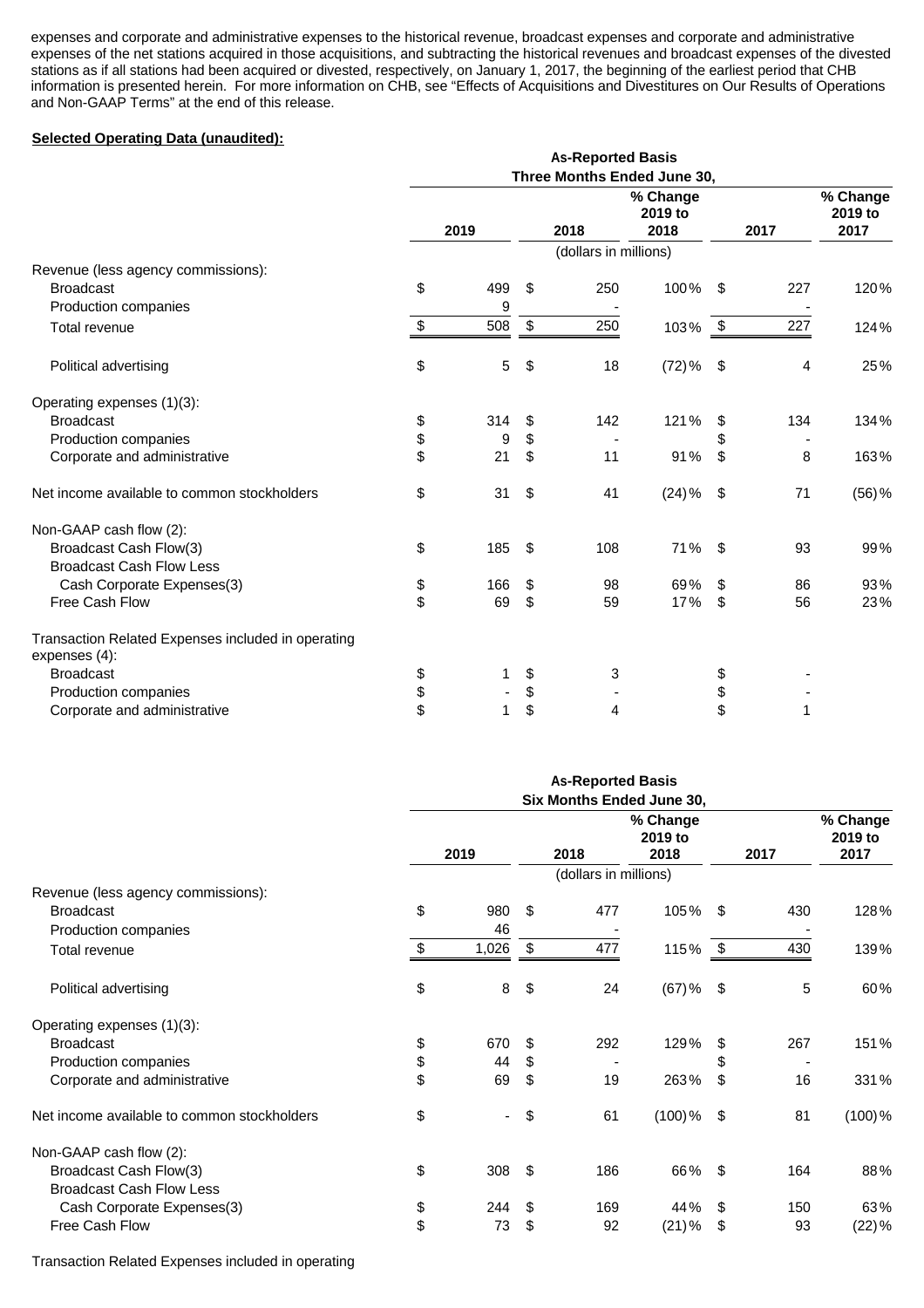| expenses (4):                |                |                          |        |
|------------------------------|----------------|--------------------------|--------|
| <b>Broadcast</b>             |                |                          |        |
| Production companies         | $\blacksquare$ | $\overline{\phantom{0}}$ | $\sim$ |
| Corporate and administrative | 33             |                          |        |

- 1. Excludes depreciation, amortization and (gain) loss on disposal of assets.
- 2. See definition of non-GAAP terms and a reconciliation of the non-GAAP amounts to net income included elsewhere herein.
- 3. Amounts in 2017 have been reclassified for the implementation of Accounting Standards Update 2017-07, Compensation Retirement Benefits (Topic 715) – Improving the Presentation of Net Periodic Pension Cost and Net Postretirement Benefit Cost ("ASU 2017-07").
- 4. Transaction Related Expenses are incremental expenses incurred specific to acquisitions and divestitures, including but not limited to legal and professional fees, severance and incentive compensation and contract termination fees.

#### **Selected Operating Data - Continued (unaudited):**

|                                                                     |    |      |                           | <b>Combined Historical Basis</b> | Three Months Ended June 30, |     |      |                             |
|---------------------------------------------------------------------|----|------|---------------------------|----------------------------------|-----------------------------|-----|------|-----------------------------|
|                                                                     |    | 2019 |                           | 2018                             | % Change<br>2019 to<br>2018 |     | 2017 | % Change<br>2019 to<br>2017 |
|                                                                     |    |      |                           | (dollars in millions)            |                             |     |      |                             |
| Revenue (less agency commissions):                                  |    |      |                           |                                  |                             |     |      |                             |
| <b>Broadcast</b>                                                    | \$ | 499  | \$                        | 498                              | 0%                          | \$  | 457  | 9%                          |
| Production companies                                                |    | 9    |                           | 9                                | 0%                          |     | 8    | 13%                         |
| Total revenue                                                       | S  | 508  | $\boldsymbol{\mathsf{S}}$ | 507                              | 0%                          | \$  | 465  | 9%                          |
| Political advertising                                               | \$ | 5    | \$                        | 31                               | $(84)$ %                    | \$  | 7    | $(29)$ %                    |
| Operating expenses (1)(3):                                          |    |      |                           |                                  |                             |     |      |                             |
| <b>Broadcast</b>                                                    | \$ | 314  | \$                        | 299                              | 5%                          | \$  | 285  | 10%                         |
| Production companies                                                | \$ | 9    | \$                        | 9                                | 0%                          | \$  | 7    | 29%                         |
| Corporate and administrative                                        | \$ | 21   | \$                        | 18                               | 17%                         | \$  | 15   | 40%                         |
| Non-GAAP cash flow (2):                                             |    |      |                           |                                  |                             |     |      |                             |
| <b>Broadcast Cash Flow</b>                                          | \$ | 184  | \$                        | 199                              | $(8)\%$                     | -\$ | 174  | 6%                          |
| <b>Broadcast Cash Flow Less</b>                                     |    |      |                           |                                  |                             |     |      |                             |
| Cash Corporate Expenses (3)                                         | \$ | 166  | \$                        | 186                              | (11)%                       | \$  | 162  | 2%                          |
| Operating Cash Flow as defined in                                   |    |      |                           |                                  |                             |     |      |                             |
| our 2019 Senior Credit Facility (3)                                 | \$ | 167  | \$                        | 210                              | $(20)$ %                    | \$  | 183  | $(9)$ %                     |
| Free Cash Flow                                                      | \$ | 70   | \$                        | 124                              | (44)%                       | \$  | 82   | (15)%                       |
| Transaction Related Expenses included in operating<br>expenses (4): |    |      |                           |                                  |                             |     |      |                             |
| <b>Broadcast</b>                                                    | \$ | 1    | \$                        | 3                                |                             | \$  |      |                             |
| Production companies                                                | \$ |      | \$                        |                                  |                             | \$  |      |                             |
| Corporate and administrative                                        | \$ |      | \$                        | 4                                |                             | \$  | 1    |                             |

|                                    |           |    |                       | <b>Combined Historical Basis</b><br>Six Months Ended June 30, |           |                             |
|------------------------------------|-----------|----|-----------------------|---------------------------------------------------------------|-----------|-----------------------------|
|                                    | 2019      |    | 2018                  | % Change<br>2019 to<br>2018                                   | 2017      | % Change<br>2019 to<br>2017 |
|                                    |           |    | (dollars in millions) |                                                               |           |                             |
| Revenue (less agency commissions): |           |    |                       |                                                               |           |                             |
| <b>Broadcast</b>                   | \$<br>983 | \$ | 950                   | 3%                                                            | \$<br>884 | 11%                         |
| Production companies               | 46        |    | 45                    | 2%                                                            | 43        | 7%                          |
| Total revenue                      | 1,029     | £. | 995                   | 3%                                                            | 927       | 11%                         |
| Political advertising              | \$<br>8   | \$ | 40                    | $(80)$ % \$                                                   | 8         | 0%                          |
| Operating expenses (1)(3):         |           |    |                       |                                                               |           |                             |
| <b>Broadcast</b>                   | \$<br>673 | \$ | 602                   | 12%                                                           | \$<br>576 | 17%                         |
| Production companies               | \$<br>44  | \$ | 42                    | 5%                                                            | \$<br>40  | 10%                         |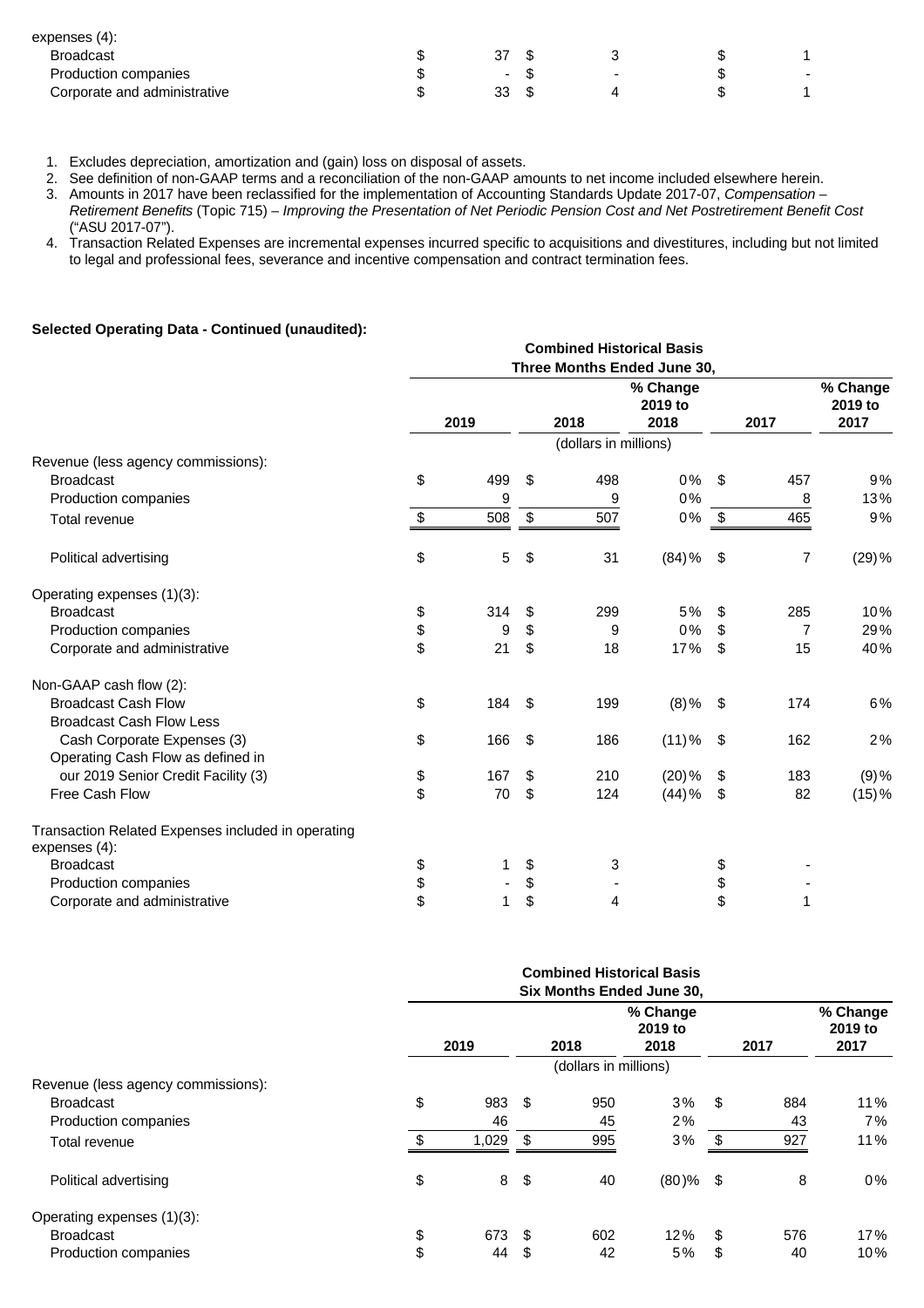| Corporate and administrative                                        | \$<br>69                 | -\$  | 35                       | 97%         | \$   | 28  | 146%    |
|---------------------------------------------------------------------|--------------------------|------|--------------------------|-------------|------|-----|---------|
| Non-GAAP cash flow (2):                                             |                          |      |                          |             |      |     |         |
| <b>Broadcast Cash Flow</b>                                          | \$<br>345S               |      | 356                      | $(3)$ % \$  |      | 319 | 8%      |
| <b>Broadcast Cash Flow Less</b>                                     |                          |      |                          |             |      |     |         |
| Cash Corporate Expenses (3)                                         | \$<br>281                | -\$  | 327                      | $(14)$ % \$ |      | 295 | (5)%    |
| Operating Cash Flow as defined in                                   |                          |      |                          |             |      |     |         |
| our 2019 Senior Credit Facility (3)                                 | \$<br>314S               |      | 371                      | (15)%       | - \$ | 335 | $(6)$ % |
| Free Cash Flow                                                      | \$<br>143                | - \$ | 198                      | $(28)\%$ \$ |      | 156 | (8)%    |
| Transaction Related Expenses included in operating<br>expenses (4): |                          |      |                          |             |      |     |         |
| <b>Broadcast</b>                                                    | 37                       | -S   | 3                        |             |      |     |         |
| Production companies                                                | $\overline{\phantom{0}}$ | S    | $\overline{\phantom{0}}$ |             | \$   |     |         |
| Corporate and administrative                                        | \$<br>33                 | \$   | 4                        |             | Φ    |     |         |

1. Excludes depreciation, amortization and (gain) loss on disposal of assets.

2. See definition of non-GAAP terms and a reconciliation of the non-GAAP amounts to net income included elsewhere herein.

- 3. Amounts in 2017 have been reclassified for the implementation of Accounting Standards Update 2017-07, Compensation Retirement Benefits (Topic 715) – Improving the Presentation of Net Periodic Pension Cost and Net Postretirement Benefit Cost ("ASU 2017-07").
- 4. Transaction Related Expenses are incremental expenses incurred specific to acquisitions and divestitures, including but not limited to legal and professional fees, severance and incentive compensation and contract termination fees.

#### **Results of Operations for the Second Quarter of 2019**

#### **Revenue (less agency commissions) on As-Reported Basis.**

The table below presents our revenue (less agency commissions) on an as-reported basis by type for the second quarter of 2019 and 2018 (dollars in millions):

|                                           |           |                | Three Months Ended June 30, |                |                 |      |                 |
|-------------------------------------------|-----------|----------------|-----------------------------|----------------|-----------------|------|-----------------|
|                                           | 2019      |                | 2018                        |                | Amount          |      | <b>Percent</b>  |
|                                           |           | <b>Percent</b> |                             | <b>Percent</b> | <b>Increase</b> |      | <b>Increase</b> |
|                                           | Amount    | of Total       | Amount                      | of Total       | (Decrease)      |      | (Decrease)      |
| Revenue (less agency commissions):        |           |                |                             |                |                 |      |                 |
| Local (including internet/digital/mobile) | \$<br>226 | 44.5% \$       | 113                         | 45.2%          | \$              | 113  | 100%            |
| National                                  | 56        | 11.0%          | 30                          | $12.0\%$       |                 | 26   | 87%             |
| Political                                 | 5         | $1.0\%$        | 18                          | 7.2%           |                 | (13) | (72)%           |
| Retransmission consent                    | 201       | 39.6%          | 85                          | 34.0%          |                 | 116  | 136%            |
| Production companies                      | 9         | $1.8\%$        | -                           | $0.0\%$        |                 | 9    | 100%            |
| Other                                     | 11        | 2.1%           | 4                           | $1.6\%$        |                 |      | 175%            |
| Total                                     | 508       | $100.0\%$ \$   | 250                         | 100.0%         | \$              | 258  | 103%            |

The 2019 Acquisitions accounted for \$264 million of the increase in our total revenue for the second quarter of 2019 compared to the second quarter of 2018. Excluding the revenue attributable to the 2019 Acquisitions, revenue increased primarily due to increases in local and retransmission revenue, but was partially offset by decreases in political advertising revenue, resulting primarily from 2019 being an "off-year" of the two-year political advertising cycle.

#### **Revenue (less agency commissions) on Combined Historical Basis.**

On a Combined Historical Basis, total revenue increased \$2 million to \$508 million in the second quarter of 2019 compared to \$507 million in the second quarter of 2018. On a Combined Historical Basis, the changes in revenue for the second quarter of 2019 compared to the second quarter of 2018 were approximately as follows:

- Local advertising revenue (including internet/digital/mobile) decreased \$4 million, or 2%, to \$226 million.
- National advertising revenue decreased \$5 million, or 8%, to \$56 million.
- Political advertising revenue decreased \$26 million, or 84%, to \$5 million.
- Retransmission consent revenue increased \$37 million, or 23%, to \$201 million.
- Production company revenue was unchanged at \$9 million.
- Other revenue decreased \$1 million, or 8%, to \$11 million.

The decreases in local and national advertising revenue were consistent with our guidance yet, on a relative basis showed improvement from the results of our first quarter 2019 compared to 2018. Political advertising revenue decreased consistent with 2019 being an "off-year" in the two-year political advertising cycle, yet it significantly exceeded our guidance for the second quarter of 2019 due to apparently stronger and more widespread demand from political ad buyers across our larger portfolio of stations than we had anticipated. Retransmission consent revenue continued to grow, reflecting the increasing rate environment. Retransmission revenue for the quarter was below our guidance range due to issues with the incorporation of the 2019 Acquisitions into our forecasting models. Our subscriber count remained stable and within our modeled range for the second quarter.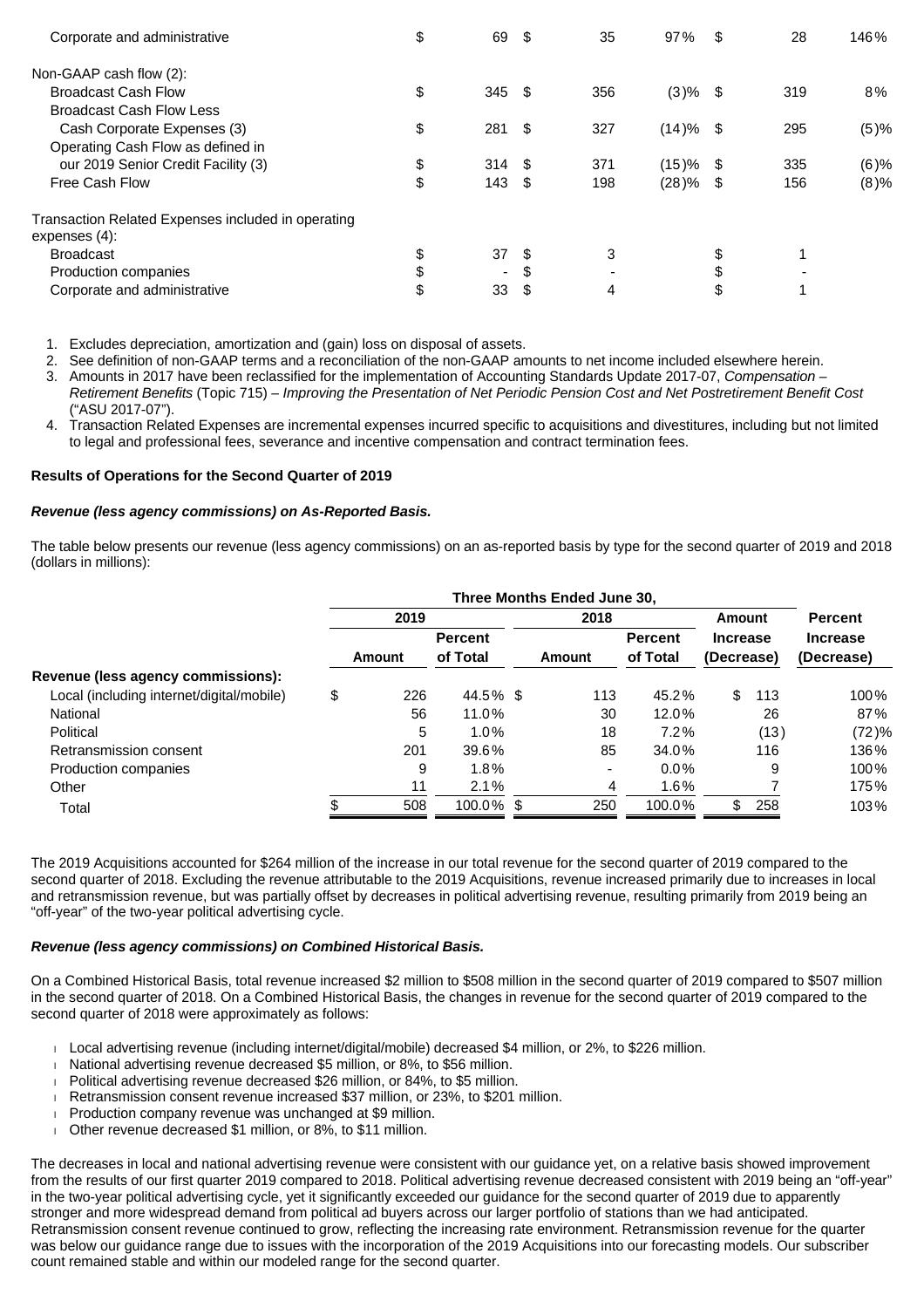#### **Operating Expenses (before depreciation, amortization and gain or loss on disposal of assets) on As- Reported Basis.**

Broadcast operating expenses increased \$172 million, or 121%, to \$314 million for the second quarter of 2019 compared to the second quarter of 2018. The 2019 Acquisitions accounted for all of the increase in broadcast operating expenses for the second quarter of 2019. Our operating expenses for the second quarter of 2019 were better than previously expected. Broadcast operating expenses of \$314 million for the second quarter of 2019 was well below our earlier guidance range of \$318 million to \$320 million.

Production company operating expenses, which relate to the video production companies acquired in the Raycom Merger, were \$9 million in the second quarter of 2019. Approximately half of these operating expenses were for personnel costs and approximately half for production operating costs at sporting and other events.

Corporate and administrative expenses increased \$10 million, or 91%, to \$21 million in the second quarter of 2019. The increase reflects, in part, the following:

- Non-compensation expense increased by \$3 million, including Transaction Related Expenses of \$1 million in professional fees related to the 2019 Acquisitions and \$1 million for corporate events.
- Compensation expense increases of \$7 million, primarily due to \$3 million of severance pay, \$1 million of incentive compensation and \$2 million of increases in regular salaries and wages of which a portion was a result of the 2019 Acquisitions. Non-cash stock-based compensation expenses were \$2 million and \$1 million in the second quarters of 2019 and 2018, respectively.

#### **Operating Expenses (before depreciation, amortization and gain or loss on disposal of assets) on Combined Historical Basis.**

On a Combined Historical Basis, broadcast operating expenses increased \$15 million, or 5%, to \$314 million in the second quarter of 2019 compared to the second quarter of 2018. The increase reflects, in part, the following:

- Retransmission expense paid to broadcast networks increased \$20 million, or 24%, to \$104 million in the second quarter of 2019 compared to the second quarter of 2018 consistent with increases in retransmission consent revenue. Transaction Related Expenses in the second quarter of 2019 included \$1 million in fees related to the termination of sales representation agreements.
- Compensation expense decreased by approximately \$5 million, or 3%, in the second quarter of 2019 compared to the second quarter of 2018. Approximately half of the decrease resulted from the elimination of redundant positions related to the 2019 Acquisitions. Noncash stock-based compensation expenses were \$1 million in the second quarter of 2019, but were not significant in the second quarter of 2018.

On a Combined Historical Basis, production company operating expenses were unchanged at \$9 million in the second quarter of 2019 compared to the second quarter of 2018.

On a Combined Historical Basis, corporate and administrative operating expenses increased \$3 million, or 17%, to \$21 million in the second quarter of 2019 as compared to the second quarter of 2018. The increase included Transaction Related Expenses of \$1 million. Non-cash stock-based compensation expenses were \$2 million and \$1 million in the second quarters of 2019 and 2018, respectively.

#### **Results of Operations for the Six-Month Period Ended June 30, 2019**

#### **Revenue (less agency commissions) on As-Reported Basis.**

The table below presents our revenue (less agency commissions) on an as-reported basis by type for the six-month periods ended June 30, 2019 and 2018 (dollars in millions):

|                                           |           |                | Six Months Ended June 30, |                |                 |                 |
|-------------------------------------------|-----------|----------------|---------------------------|----------------|-----------------|-----------------|
|                                           | 2019      |                | 2018                      |                | Amount          | <b>Percent</b>  |
|                                           |           | <b>Percent</b> |                           | <b>Percent</b> | <b>Increase</b> | <b>Increase</b> |
|                                           | Amount    | of Total       | Amount                    | of Total       | (Decrease)      | (Decrease)      |
| Revenue (less agency commissions):        |           |                |                           |                |                 |                 |
| Local (including internet/digital/mobile) | \$<br>437 | $42.6\%$ \$    | 219                       | 45.9%          | \$218           | 100%            |
| National                                  | 106       | 10.3%          | 54                        | 11.4%          | 52              | 96%             |
| Political                                 | 8         | $0.8\%$        | 24                        | $5.0\%$        | (16)            | (67)%           |
| Retransmission consent                    | 405       | 39.5%          | 171                       | 35.8%          | 234             | 137%            |
| Production companies                      | 46        | 4.5%           | -                         | $0.0\%$        | 46              | 100%            |
| Other                                     | 24        | 2.3%           | 9                         | 1.9%           | 15              | 167%            |
| Total                                     | 1,026     | 100.0%         | 477                       | 100.0%         | \$549           | 115%            |

Total revenue increased \$549 million, or 115%, to \$1.026 billion for the six-months ended June 30, 2019 compared to the six-months ended June 30, 2018. The stations and production companies acquired in the 2019 Acquisitions accounted for \$545 million of the increase in our total revenue for the 2019 six-month period. Excluding the revenue attributable to these stations, revenue increased due to increases in retransmission revenue.

#### **Revenue (less agency commissions) on Combined Historical Basis.**

On a Combined Historical Basis, total revenue increased \$34 million to \$1.029 billion in the 2019 six-month period compared to \$995 million in the 2018 six-month period. On a Combined Historical Basis, the changes in revenue for the of 2019 six-month period compared to the 2018 six-month period were approximately as follows: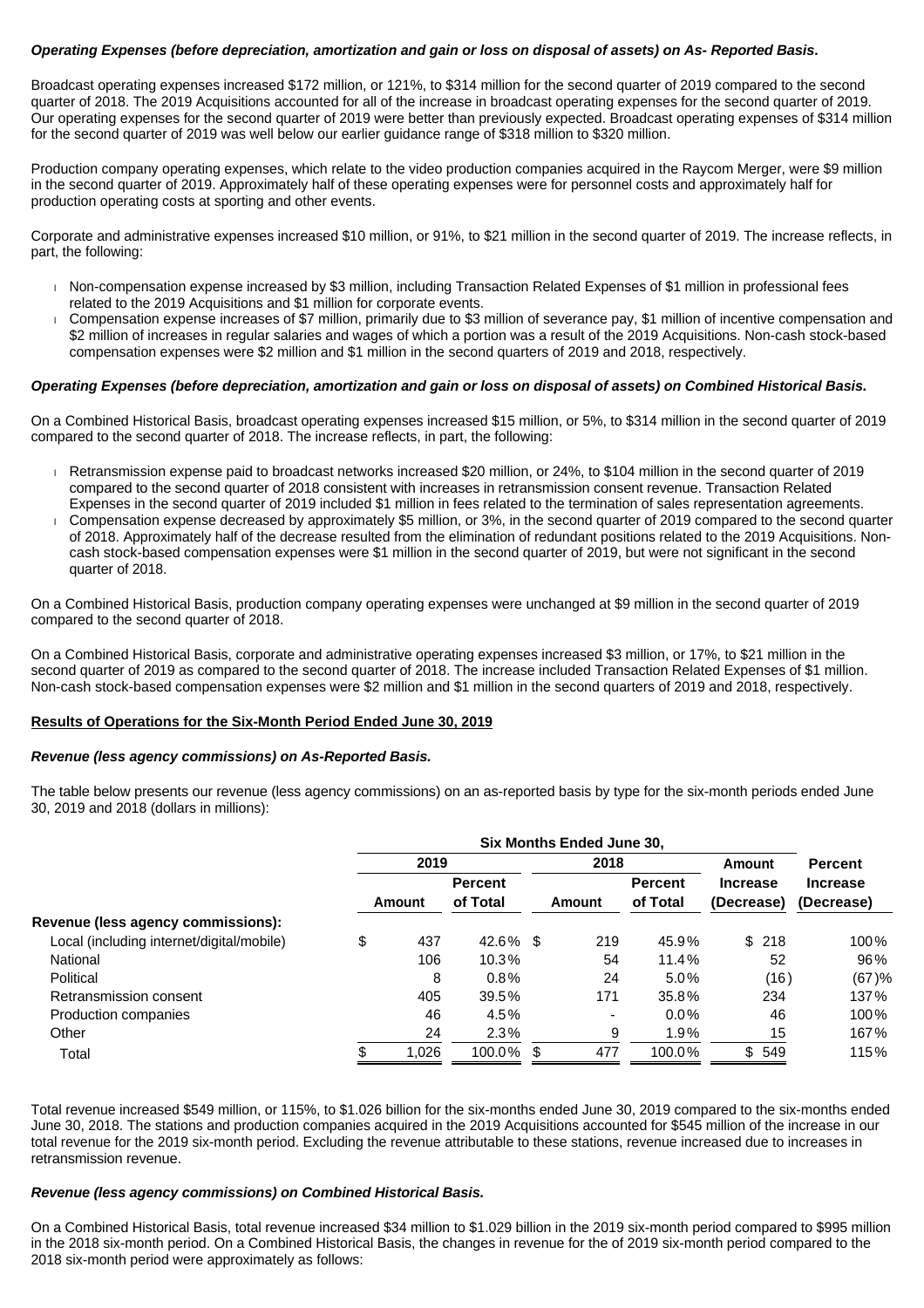- Local advertising revenue (including internet/digital/mobile) decreased \$6 million, or 1%, to \$439 million.
- National advertising revenue decreased \$9 million, or 8%, to \$106 million.
- Political advertising revenue decreased \$32 million, or 80%, to \$8 million.
- Retransmission consent revenue increased \$79 million, or 24%, to \$406 million.
- Production company revenue increased \$1 million, or 2%, to \$46 million.
- Other revenue increased \$1 million, or 4%, to \$24 million.

The decreases in local and national advertising revenue largely reflect softness in the automobile category. Political advertising revenue decreased consistent with 2019 being an off-year in the two-year political advertising cycle. Retransmission consent revenue continues to grow reflecting the increasing rate environment and increasing OTT subscriber revenue.

#### **Operating Expenses (before depreciation, amortization and gain or loss on disposal of assets) on As-Reported Basis.**

Broadcast operating expenses increased \$378 million, or 129%, to \$670 million for 2019 six-month period compared to the 2018 six-month period. The 2019 Acquisitions and the Transaction Related Expenses of \$37 million accounted for nearly all of the increase in broadcast operating expenses for the 2019 six-month period.

Production company operating expenses, related to the video production companies acquired in the Raycom Merger, were \$44 million in the 2019 six-month period.

Corporate and administrative expenses increased \$50 million, or 263%, to \$69 million in 2019 six-month period compared to the 2018 sixmonth period. The increase reflects, in part, the following:

- Non-compensation expenses increased \$28 million, primarily due to Transaction Related Expenses of \$23 million for professional fees related to the 2019 Acquisitions and to \$2 million for corporate events.
- Compensation expense increased \$22 million, primarily due to Transaction Related Expenses of \$10 million of incentive compensation and severance costs. Non-cash stock-based compensation expenses were \$4 million and \$2 million in the 2019 and 2018 six-month periods, respectively.

#### **Operating Expenses (before depreciation, amortization and gain or loss on disposal of assets) on Combined Historical Basis.**

On a Combined Historical Basis, broadcast operating expenses increased \$71 million, or 12%, to \$673 million in the 2019 six-month period compared to the 2018 six-month period. The increase reflects, in part, the following:

- Retransmission expense increased \$39 million, or 23%, to \$209 million in the 2019 six-month period, compared to the 2018 sixmonth period, which was consistent with the increase in retransmission consent revenue. Professional services expense increased \$22 million, or 61%, to \$58 million primarily as a result of Transaction Related Expenses of \$29 million for costs incurred to terminate sales representation agreements, partially offset by decreases in other expenses.
- Compensation expense increased by approximately \$6 million, or 2%, in the 2019 six-month period, compared to the 2018 six-month period. Compensation expenses also included Transaction Related Expenses of approximately \$8 million primarily due to incentive compensation and severance costs related to the 2019 Acquisitions, offset by \$2 million of decreases in various other components of compensation expense. Non-cash stock-based compensation expenses were \$1 million in each of the second quarters of 2019 and 2018, respectively.

On a Combined Historical Basis, Production company operating expenses, related to the production companies acquired in the Raycom Merger, were \$44 million in the 2019 six-month period, compared to \$42 million in the 2018 six-month period.

On a Combined Historical Basis, corporate and administrative expenses increased \$34 million, or 97%, to \$69 million in 2019 six-month period compared to the 2018 six-month period. The increase reflects the following:

- Non-compensation expense increased by \$23 million to \$39 million, due to Transaction Related Expenses of \$23 million for professional fees.
- Compensation expense increased \$12 million to \$30 million, resulting from Transaction Related Expenses of \$10 million for incentive compensation and severance compensation expenses. Non-cash stock-based amortization expenses were \$4 million and \$2 million in the 2019 and 2018 six-month periods, respectively.

#### **Taxes.**

During the 2019 and 2018 six-month periods, we made aggregate federal and state income tax payments of approximately \$8 million and \$12 million, respectively. During the remainder of 2019, we anticipate making income tax payments (net of refunds) of approximately \$3 million. We have approximately \$770 million of federal operating loss carryforwards, which expire during the years 2021 through 2037. We expect to have federal taxable income in the carryforward periods, therefore we believe that it is more likely than not that these federal operating loss carryforwards will be fully utilized. Additionally, we have an aggregate of approximately \$858 million of various state operating loss carryforwards, of which we expect that the majority will be utilized.

> **Gray Television, Inc. Selected Operating Data (Unaudited)** (in millions, except for per share data)

> > **Three Months Ended Six Months Ended**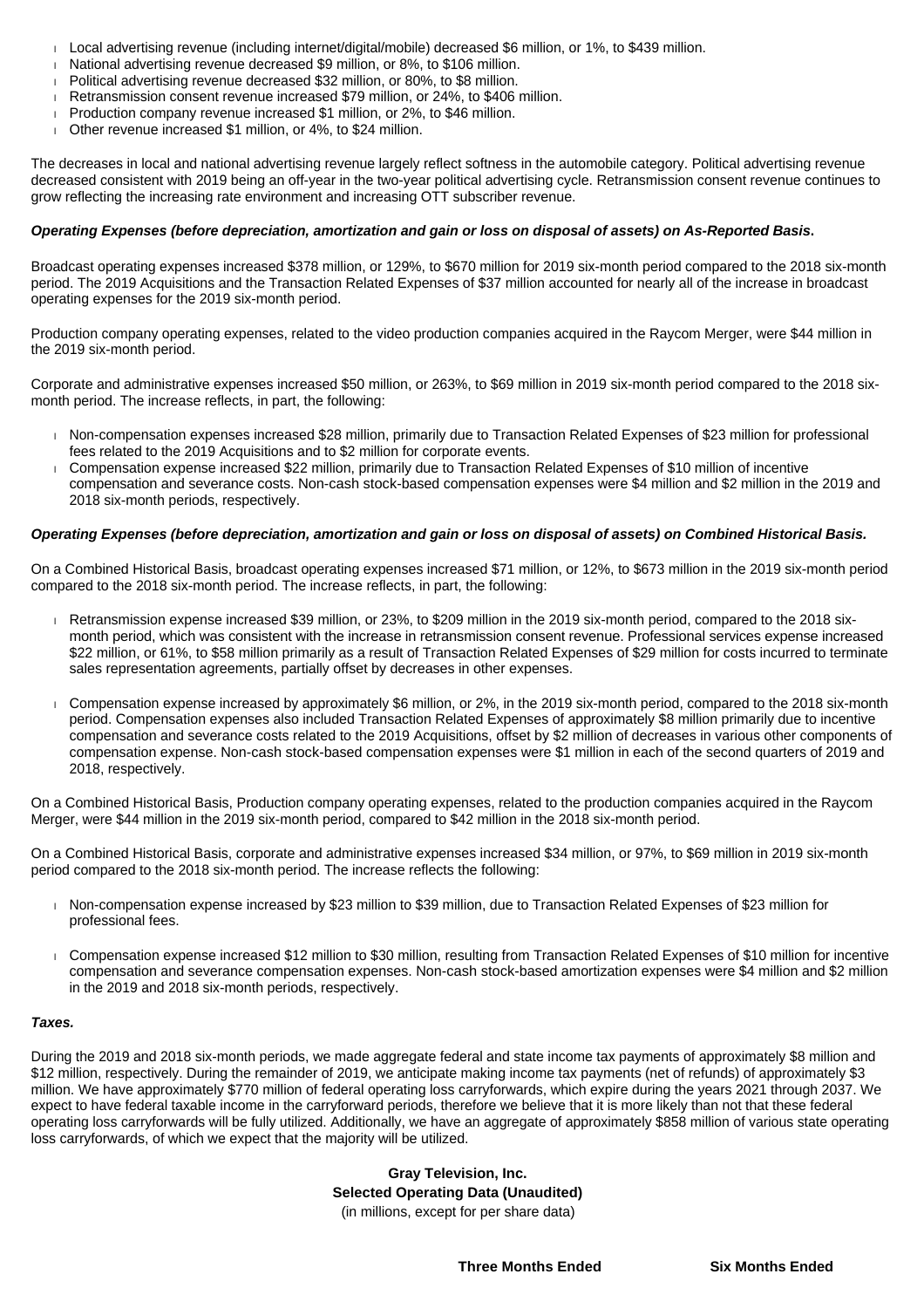|                                                      | <b>June 30,</b> |      |    |      | <b>June 30,</b> |       |            |  |
|------------------------------------------------------|-----------------|------|----|------|-----------------|-------|------------|--|
|                                                      |                 | 2019 |    | 2018 |                 | 2019  | 2018       |  |
| Revenue (less agency commissions)                    |                 |      |    |      |                 |       |            |  |
| <b>Broadcasting</b>                                  | \$              | 499  | \$ | 250  | \$              | 980   | \$<br>477  |  |
| Production companies                                 |                 | 9    |    |      |                 | 46    |            |  |
| Total revenue (less agency commissions)              |                 | 508  |    | 250  |                 | 1,026 | 477        |  |
| Operating expenses before depreciation, amortization |                 |      |    |      |                 |       |            |  |
| and gain on disposal of assets, net:                 |                 |      |    |      |                 |       |            |  |
| <b>Broadcast</b>                                     |                 | 314  |    | 142  |                 | 670   | 292        |  |
| Production companies                                 |                 | 9    |    |      |                 | 44    |            |  |
| Corporate and administrative                         |                 | 21   |    | 11   |                 | 69    | 19         |  |
| Depreciation                                         |                 | 20   |    | 13   |                 | 40    | 27         |  |
| Amortization of intangible assets                    |                 | 28   |    | 5    |                 | 57    | 11         |  |
| Gain on disposals of assets, net                     |                 | (3)  |    | (1)  |                 | (13)  | (2)        |  |
| Operating expenses                                   |                 | 389  |    | 170  |                 | 867   | 347        |  |
| Operating income                                     |                 | 119  |    | 80   |                 | 159   | 130        |  |
| Other income (expense):                              |                 |      |    |      |                 |       |            |  |
| Miscellaneous income, net                            |                 | 1    |    | 1    |                 | 4     | 1          |  |
| Interest expense                                     |                 | (58) |    | (25) |                 | (116) | (49)       |  |
| Income before income tax expense                     |                 | 62   |    | 56   |                 | 47    | 82         |  |
| Income tax expense                                   |                 | 18   |    | 15   |                 | 21    | 21         |  |
| Net income                                           |                 | 44   |    | 41   |                 | 26    | 61         |  |
| Preferred stock dividends                            |                 | 13   |    |      |                 | 26    |            |  |
| Net income attributable to common stockholders       | \$              | 31   | \$ | 41   | \$              |       | \$<br>61   |  |
| Basic per share information:                         |                 |      |    |      |                 |       |            |  |
| Net income attributable to common stockholders       | \$              | 0.31 | \$ | 0.46 | \$              |       | \$<br>0.69 |  |
| Weighted-average shares outstanding                  |                 | 100  |    | 88   |                 | 100   | 88         |  |
| Diluted per share information:                       |                 |      |    |      |                 |       |            |  |
| Net income attributable to common stockholders       | S               | 0.31 | \$ | 0.46 | S               |       | \$<br>0.68 |  |
|                                                      |                 |      |    | 88   |                 |       | 89         |  |
| Weighted-average shares outstanding                  |                 | 101  |    |      |                 | 100   |            |  |

# **Other Financial Data:**

|                                                            | As of                     |      |              |
|------------------------------------------------------------|---------------------------|------|--------------|
|                                                            | <b>June 30,</b>           |      | December 31, |
|                                                            | 2019                      |      | 2018         |
|                                                            | (in millions)             |      |              |
| Cash                                                       | \$<br>251                 |      | 667          |
| <b>Restricted Cash</b>                                     |                           |      | 752          |
| Long-term debt, including current portion                  | \$<br>3,895               |      | 2,549        |
| Borrowing availability under our revolving credit facility | \$<br>200                 | - \$ | 100          |
|                                                            | Six Months Ended June 30, |      |              |
|                                                            | 2019                      |      | 2018         |
|                                                            | (in millions)             |      |              |
| Net cash provided by operating activities                  | \$<br>105                 | - \$ | 98           |
| Net cash used in investing activities                      | (2,599)                   |      | (22)         |
| Net cash provided by (used in) financing activities        | 1,326                     |      | (27)         |
| Net (decrease) increase in cash                            | \$<br>(1, 168)            | - \$ | 49           |

# **Guidance for the Three-Months Ending September 30, 2019**

Based on our current forecasts for the quarter ending September 30, 2019 (the "third quarter of 2019") and excluding the anticipated results of any pending transactions, we anticipate the following changes from the quarter ended September 30, 2018 (the "third quarter of 2018") on an As-Reported basis as outlined below:

|                          | <b>As Reported Basis</b>          |
|--------------------------|-----------------------------------|
| Selected operating data: | Three Months Ending September 30, |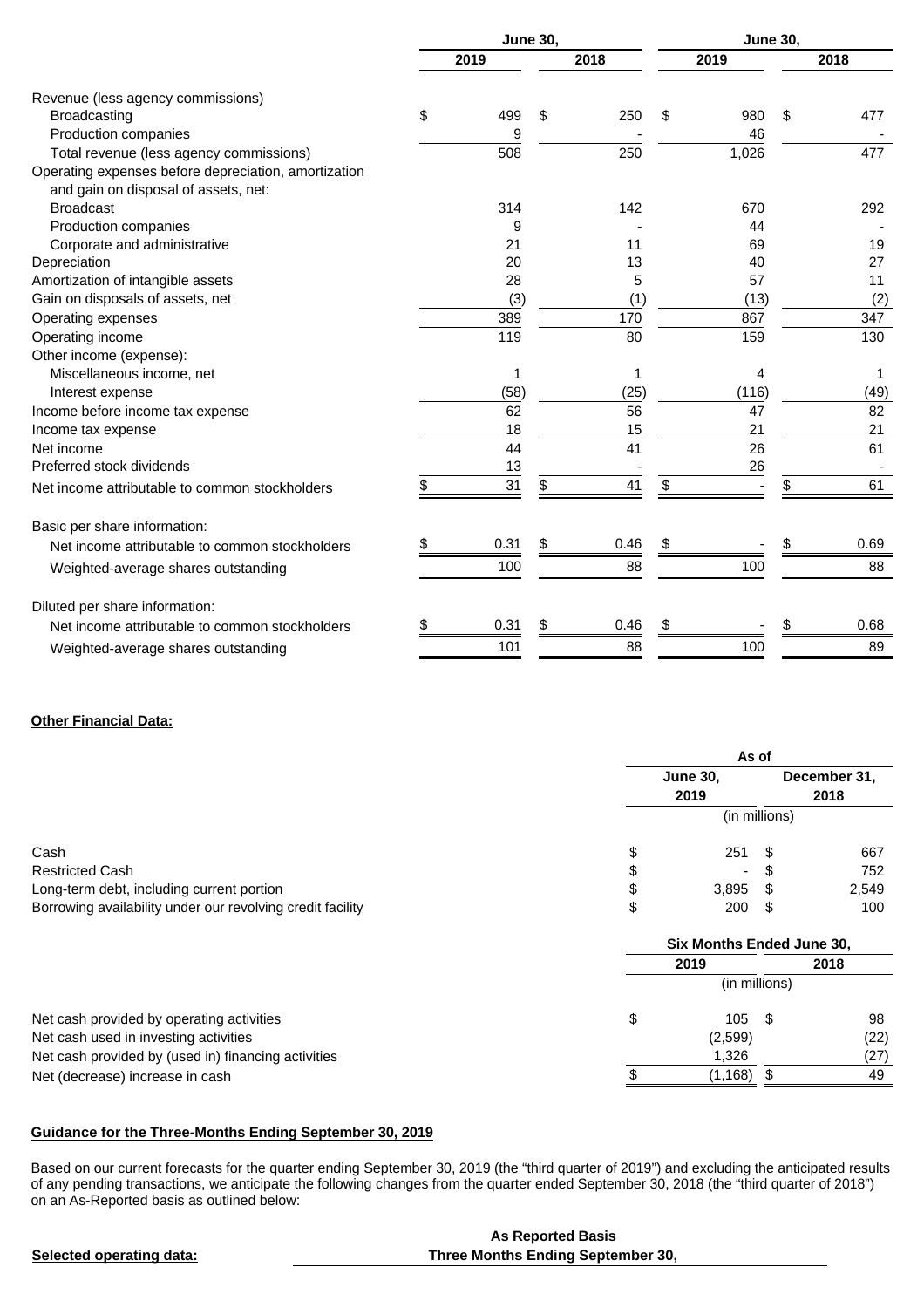|                                                                                                                                                                        |                  |                                                     | <b>Low End Guidance</b>                                                      |                                                                              | <b>High End Guidance</b> |                                                                                     |  |                                                                |                                                                              |            |                                           |
|------------------------------------------------------------------------------------------------------------------------------------------------------------------------|------------------|-----------------------------------------------------|------------------------------------------------------------------------------|------------------------------------------------------------------------------|--------------------------|-------------------------------------------------------------------------------------|--|----------------------------------------------------------------|------------------------------------------------------------------------------|------------|-------------------------------------------|
|                                                                                                                                                                        | Low<br>the Third | <b>Guidance</b><br>for<br><b>Quarter of</b><br>2019 | Amount<br>Change<br><b>From</b><br><b>Third</b><br><b>Quarter of</b><br>2018 | Percentage<br>Change<br><b>From</b><br><b>Third</b><br>Quarter<br>of<br>2018 |                          | High<br><b>Guidance</b><br>for<br>the Third<br><b>Quarter of Quarter of</b><br>2019 |  | <b>Amount</b><br>Change<br><b>From</b><br><b>Third</b><br>2018 | Percentage<br>Change<br><b>From</b><br><b>Third</b><br>Quarter<br>of<br>2018 |            | <b>Third</b><br><b>Quarter of</b><br>2018 |
|                                                                                                                                                                        |                  |                                                     |                                                                              | (dollars in millions)                                                        |                          |                                                                                     |  |                                                                |                                                                              |            |                                           |
| REVENUE (less agency commissions):<br>Broadcast:                                                                                                                       |                  |                                                     |                                                                              |                                                                              |                          |                                                                                     |  |                                                                |                                                                              |            |                                           |
| Local (including                                                                                                                                                       |                  |                                                     |                                                                              |                                                                              |                          |                                                                                     |  |                                                                |                                                                              |            |                                           |
| internet/digital/mobile)                                                                                                                                               | \$               | $215$ \$                                            | 108                                                                          | 101 % \$                                                                     |                          | 220 \$                                                                              |  | 113                                                            | 106 %                                                                        | \$         | 107                                       |
| National                                                                                                                                                               |                  | 55                                                  | 26                                                                           | 90 %                                                                         |                          | 57                                                                                  |  | 28                                                             | 97 %                                                                         |            | 29                                        |
| Political                                                                                                                                                              |                  | 11                                                  | (37)                                                                         | (77)%                                                                        |                          | 12                                                                                  |  | (36)                                                           | (75)%                                                                        |            | 48                                        |
| Retransmission consent                                                                                                                                                 |                  | 200                                                 | 108                                                                          | 117 %                                                                        |                          | 202                                                                                 |  | 110                                                            | 120 %                                                                        |            | 92                                        |
| Other                                                                                                                                                                  |                  | 9                                                   | 6                                                                            | 200 %                                                                        |                          | 10                                                                                  |  | 7                                                              | 233 %                                                                        |            | 3                                         |
| <b>Total Broadcast revenue</b>                                                                                                                                         |                  | 490                                                 | 211                                                                          | 76 %                                                                         |                          | 501                                                                                 |  | 222                                                            | 80%                                                                          |            | 279                                       |
| Production companies revenue                                                                                                                                           |                  | 19                                                  | 19                                                                           |                                                                              |                          | 20                                                                                  |  | 20                                                             |                                                                              |            |                                           |
| Total revenue                                                                                                                                                          | \$               | 509 \$                                              | 230                                                                          | 82 % \$                                                                      |                          | 521 \$                                                                              |  | 242                                                            | 87 %                                                                         | - \$       | 279                                       |
| <b>OPERATING EXPENSES (before</b><br>depreciation, amortization and<br>(gain) loss on disposal of assets):<br>Broadcast:<br>Station expenses<br>Retransmission expense | \$               | $213$ \$<br>107                                     | 109<br>66                                                                    | 105 % \$<br>161 %                                                            |                          | 214 S<br>108                                                                        |  | 110<br>67                                                      | 106 %<br>163%                                                                | \$         | 104<br>41                                 |
| <b>Transaction Related Expenses</b>                                                                                                                                    |                  |                                                     |                                                                              |                                                                              |                          | $\mathbf{1}$                                                                        |  | $\mathbf 1$                                                    |                                                                              |            |                                           |
| Non-cash stock-based                                                                                                                                                   |                  |                                                     |                                                                              |                                                                              |                          |                                                                                     |  |                                                                |                                                                              |            |                                           |
| compensation                                                                                                                                                           |                  | $\overline{c}$                                      | $\overline{c}$                                                               |                                                                              |                          | $\overline{c}$                                                                      |  | 2                                                              |                                                                              |            |                                           |
| Total broadcast expense                                                                                                                                                | \$               | 322 \$                                              | 177                                                                          | 122 % \$                                                                     |                          | 325 \$                                                                              |  | 180                                                            | 124 %                                                                        | $\sqrt{3}$ | 145                                       |
|                                                                                                                                                                        |                  |                                                     |                                                                              |                                                                              |                          |                                                                                     |  |                                                                |                                                                              |            |                                           |
| Production companies expense                                                                                                                                           | \$               | $14 \text{ } $$                                     | 14                                                                           |                                                                              | \$                       | 15 <sup>°</sup>                                                                     |  | 15                                                             |                                                                              | \$         |                                           |
| Corporate and administrative:                                                                                                                                          |                  |                                                     |                                                                              |                                                                              |                          |                                                                                     |  |                                                                |                                                                              |            |                                           |
| Corporate expenses                                                                                                                                                     | \$               | $12 \text{ } $$                                     | 4                                                                            | $50\%$ \$                                                                    |                          | $13 \;$ \$                                                                          |  | 5                                                              | 63 %                                                                         | $\sqrt{2}$ | 8                                         |
| <b>Transaction Related Expenses</b>                                                                                                                                    |                  | 5                                                   | 3                                                                            | 150 %                                                                        |                          | 6                                                                                   |  | 4                                                              | 200 %                                                                        |            | $\overline{2}$                            |
| Non-cash stock-based                                                                                                                                                   |                  |                                                     |                                                                              |                                                                              |                          |                                                                                     |  |                                                                |                                                                              |            |                                           |
| compensation                                                                                                                                                           |                  | $\overline{c}$                                      | 1                                                                            | 100 %                                                                        |                          | $\overline{c}$                                                                      |  | $\mathbf{1}$                                                   | 100 %                                                                        |            | 1                                         |
| Total corporate and                                                                                                                                                    |                  |                                                     |                                                                              |                                                                              |                          |                                                                                     |  |                                                                |                                                                              |            |                                           |
| administrative expense                                                                                                                                                 | \$               | 19 \$                                               | 8                                                                            | 73 % \$                                                                      |                          | $21$ \$                                                                             |  | 10                                                             | 91 %                                                                         | \$         | 11                                        |

Based on our current forecasts for the third quarter of 2019 and excluding the anticipated results of any pending transactions, we anticipate the following changes from the third quarter of 2018 on a Combined Historical Basis as outlined below:

| Selected operating data:                            |                                   |                                                                                    |                                                                       | <b>Combined Historical Basis</b>                                                   |                                                                                     |      |                                                                       |                                                                             |                                                  |  |  |
|-----------------------------------------------------|-----------------------------------|------------------------------------------------------------------------------------|-----------------------------------------------------------------------|------------------------------------------------------------------------------------|-------------------------------------------------------------------------------------|------|-----------------------------------------------------------------------|-----------------------------------------------------------------------------|--------------------------------------------------|--|--|
|                                                     | Three Months Ending September 30, |                                                                                    |                                                                       |                                                                                    |                                                                                     |      |                                                                       |                                                                             |                                                  |  |  |
|                                                     |                                   | <b>Low End Guidance</b>                                                            |                                                                       | <b>High End Guidance</b>                                                           |                                                                                     |      |                                                                       |                                                                             |                                                  |  |  |
|                                                     |                                   | <b>Low CHB</b><br><b>Guidance</b><br>for<br>the Third<br><b>Quarter of</b><br>2019 | Amount<br>Change<br><b>From</b><br><b>Third</b><br>Quarter of<br>2018 | % Change<br><b>From</b><br><b>CHB</b><br><b>Third</b><br><b>Quarter of</b><br>2018 | <b>High CHB</b><br><b>Guidance</b><br>for<br>the Third<br><b>Quarter of</b><br>2019 |      | Amount<br>Change<br><b>From</b><br>Third<br><b>Quarter of</b><br>2018 | % Change<br><b>From</b><br><b>CHB</b><br><b>Third</b><br>Quarter of<br>2018 | <b>CHB</b><br>Third<br><b>Quarter of</b><br>2018 |  |  |
|                                                     |                                   |                                                                                    |                                                                       | (dollars in millions)                                                              |                                                                                     |      |                                                                       |                                                                             |                                                  |  |  |
| REVENUE (less agency<br>commissions):<br>Broadcast: |                                   |                                                                                    |                                                                       |                                                                                    |                                                                                     |      |                                                                       |                                                                             |                                                  |  |  |
| Local (including                                    |                                   |                                                                                    |                                                                       |                                                                                    |                                                                                     |      |                                                                       |                                                                             |                                                  |  |  |
| internet/digital/mobile)                            | \$                                | $215$ \$                                                                           | (5)                                                                   | $(2)\%$ \$                                                                         |                                                                                     | 220S |                                                                       | $0\%$ \$                                                                    | 220                                              |  |  |
| National                                            |                                   | 55                                                                                 | (5)                                                                   | (8)%                                                                               | 57                                                                                  |      | (3)                                                                   | (5)%                                                                        | 60                                               |  |  |
| Political                                           |                                   | 11                                                                                 | (57)                                                                  | (84)%                                                                              |                                                                                     | 12   | (56)                                                                  | (82)%                                                                       | 68                                               |  |  |
| Retransmission consent                              |                                   | 200                                                                                | 30                                                                    | 18 %                                                                               | 202                                                                                 |      | 32                                                                    | 19 %                                                                        | 170                                              |  |  |
| Other                                               |                                   | 9                                                                                  | (2)                                                                   | (18)%                                                                              | 10                                                                                  |      | (1)                                                                   | (9)%                                                                        | 11                                               |  |  |
| <b>Total Broadcast revenue</b>                      |                                   | 490                                                                                | (39)                                                                  | (7)%                                                                               | 501                                                                                 |      | (28)                                                                  | (5)%                                                                        | 529                                              |  |  |
| Production companies revenue                        |                                   | 19                                                                                 |                                                                       | $0\%$                                                                              | 20                                                                                  |      |                                                                       | 5 %                                                                         | 19                                               |  |  |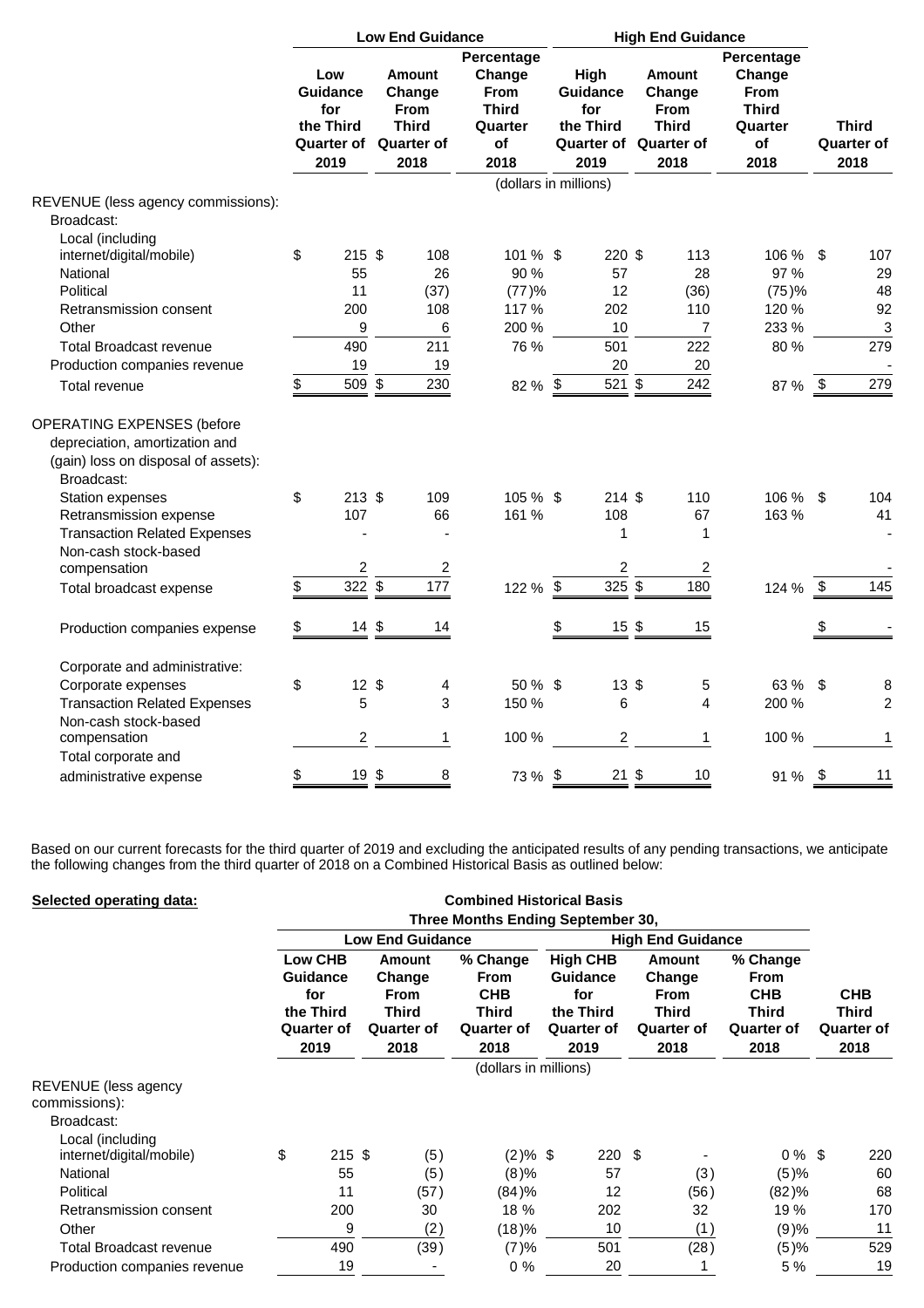| Total revenue                       | \$<br>509 \$     | (39) | $(7)$ % <u>\$</u>        | 521 \$          | (27) | $(5)\%$ \$ | 548            |
|-------------------------------------|------------------|------|--------------------------|-----------------|------|------------|----------------|
| <b>OPERATING EXPENSES (before</b>   |                  |      |                          |                 |      |            |                |
| depreciation, amortization and      |                  |      |                          |                 |      |            |                |
| (gain) loss on disposal of assets): |                  |      |                          |                 |      |            |                |
| Broadcast:                          |                  |      |                          |                 |      |            |                |
| <b>Station expenses</b>             | \$<br>$213$ \$   | (2)  | $(1)$ % \$               | 214S            | (1)  | $0\%$ \$   | 215            |
| Retransmission expense              | 107              | 18   | 20 %                     | 108             | 19   | 21 %       | 89             |
| <b>Transaction Related Expenses</b> |                  |      | $0\%$                    | 1               | 1    | 0%         |                |
| Non-cash stock-based                |                  |      |                          |                 |      |            |                |
| compensation                        | $\mathfrak{p}$   | 2    |                          | 2               |      |            |                |
| Total broadcast expense             | $322$ \$         | 18   | 6 %                      | 325 $$$         | 21   | 7 %        | 304            |
| Production companies expense        | $14 \text{ } $$  |      | $(7)$ % $\underline{\$}$ | $15 \t$$        |      | $0\%$ \$   | 15             |
| Corporate and administrative:       |                  |      |                          |                 |      |            |                |
| Corporate expenses                  | $12 \text{ }$ \$ | (2)  | (14)%                    | $13 \text{ } $$ | (1)  | (7)%       | 14             |
| <b>Transaction Related Expenses</b> | 5                | 3    | 150 %                    | 6               | 4    | 200 %      | $\overline{2}$ |
| Non-cash stock-based                |                  |      |                          |                 |      |            |                |
| compensation                        | $\overline{2}$   | (1)  | (33)%                    | 2               | (1)  | (33)%      | 3              |
| Total corporate and                 |                  |      |                          |                 |      |            |                |
| administrative expense              | 19               | \$   | $0\%$                    | 21              | \$   | 11 %       | 19             |

#### **The Company**

We are a television broadcast company headquartered in Atlanta, Georgia. Upon the completion of the Raycom Merger on January 2, 2019, we became the largest owner of top-rated local television stations and digital assets in the United States. Currently, we own television stations in 93 television markets broadcasting over 400 separate program streams including approximately 150 affiliates of the ABC Network ("ABC"), the NBC Network ("NBC"), the CBS Network ("CBS") and the FOX Network ("FOX"). We refer to these major broadcast networks collectively as the "Big Four" networks. Our television stations ranked first or second among all local television stations in 87 of our 93 markets between December 2017 and November 2018. Our station portfolio reaches approximately 24% of total United States television households. We also own video program production, marketing, and digital businesses including Raycom Sports, Tupelo-Raycom, and RTM Studios, the producer of PowerNation programs and content, which we refer to collectively as our "production companies."

#### **Cautionary Statements for Purposes of the "Safe Harbor" Provisions of the Private Securities Litigation Reform Act**

This press release contains statements that constitute "forward-looking statements" within the meaning of the Private Securities Litigation Reform Act of 1995 and the federal securities laws. These "forward-looking statements" are not statements of historical facts, and may include, among other things, statements regarding our current expectations and beliefs of operating results for the third quarter of 2019 or other periods, future income tax payments and other future events. Actual results are subject to a number of risks and uncertainties and may differ materially from the current expectations and beliefs discussed in this press release. All information set forth in this release is as of the date hereof. We do not intend, and undertake no duty, to update this information to reflect future events or circumstances. Information about certain potential factors that could affect our business and financial results and cause actual results to differ materially from those expressed or implied in any forward-looking statements are included under the captions "Risk Factors" and "Management's Discussion and Analysis of Financial Condition and Results of Operations," in our Annual Report on Form 10-K for the year ended December 31, 2018 and may be contained in reports subsequently filed with the U.S. Securities and Exchange Commission (the "SEC") and available at the SEC's website at www.sec.gov.

#### **Conference Call Information**

 We will host a conference call to discuss our second quarter operating results on August 7, 2019. The call will begin at 11:00 AM Eastern Time. The live dial-in number is 1(855) 493-3489 and the confirmation code is 1280116. The call will be webcast live and available for replay at www.gray.tv. The taped replay of the conference call will be available at 1(855) 859-2056, Confirmation Code: 1280116 until September 7, 2019.

#### **Gray Contacts**

**Web site:** www.gray.tv

**Hilton H. Howell, Jr.**, Executive Chairman and Chief Executive Officer, 404-266-5512

**Pat LaPlatney**, President and Co-Chief Executive Officer, 334-206-1400

**Jim Ryan**, Executive Vice President and Chief Financial Officer, 404-504-9828

**Kevin P. Latek**, Executive Vice President, Chief Legal and Development Officer, 404-266-8333

#### **Effects of Acquisitions and Divestitures on Our Results of Operations and Non-GAAP Terms**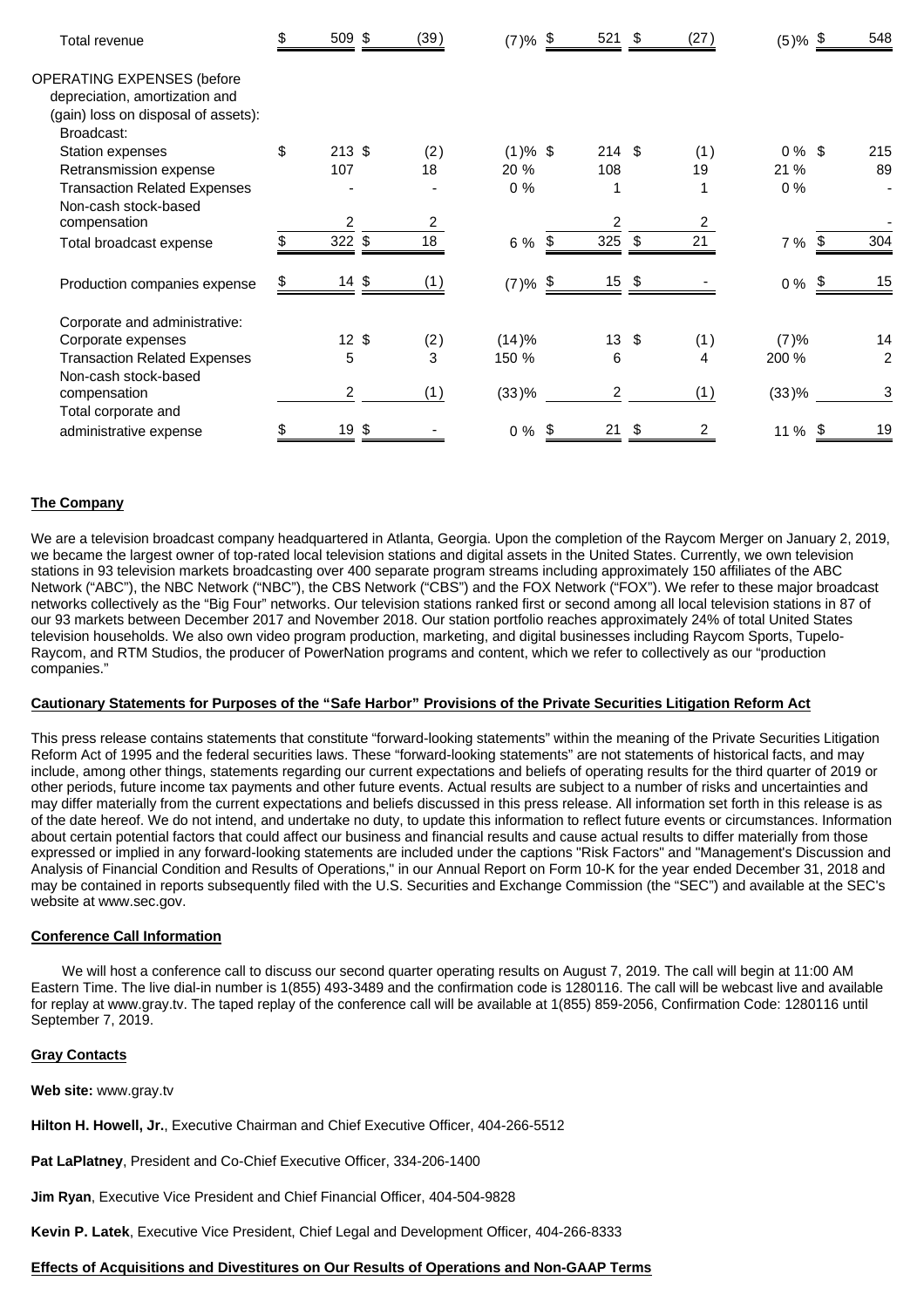From October 31, 2013, through June 30, 2019, we completed 25 acquisition transactions and 5 divestiture transactions. As more fully described in our Form 10-Q to be filed with the Securities and Exchange Commission today and in our prior disclosures, these transactions added television stations in 64 new television markets to our operations. We refer to the 2019 Acquisitions collectively with all other television stations acquired on or subsequent to January 1, 2017 as the "Acquisitions."

Due to the significant effect that the Acquisitions have had on our results of operations, and in order to provide more meaningful period over period comparisons, we present herein certain financial information on a Combined Historical Basis (or "CHB"). Unless otherwise defined, Combined Historical Basis reflects financial results that have been compiled by adding Gray's historical revenue, operating expenses and corporate and administrative expenses to the historical revenue, operating expenses and corporate and administrative expenses of the Acquisitions and subtracting the historical revenues and operating expenses of divested stations, and gives effect to the financing transactions for Acquisitions as if they had been acquired or divested, respectively, on January 1, 2017, the beginning of the earliest period that CHB information is presented.

Combined Historical Basis financial information does not include any adjustments for other events attributable to the Acquisitions. Certain of the Combined Historical Basis financial information has been derived from, and adjusted based on unaudited, unreviewed financial information prepared by other entities, which Gray cannot independently verify. We cannot assure you that such financial information would not be materially different if such information were audited or reviewed and no assurances can be provided as to the accuracy of such information, or that our actual results would not differ materially from the Combined Historical Basis financial information if the Acquisitions had been completed at the stated date. In addition, the presentation of Combined Historical Basis may not comply with accounting principles generally accepted in the United States of America ("GAAP") or the requirements for proforma financial information under Regulation S-X under the Securities Act. Gray is providing the third quarter of 2019 guidance estimates on a Combined Historical Basis, which incorporate certain non–GAAP financial measures that are dependent on financial results that are not yet determinable with certainty. Therefore, we are unable to present a quantitative reconciliation of the estimated non-GAAP financial measures to their most directly comparable GAAP financial measures because such information is not available and management cannot reliably estimate all of the necessary components of such GAAP measures without unreasonable effort or expense. In addition, we believe such reconciliations would imply a degree of precision that would be confusing or misleading to investors.

From time to time, Gray supplements its financial results prepared in accordance with GAAP by disclosing the non-GAAP financial measures Broadcast Cash Flow, Broadcast Cash Flow Less Cash Corporate Expenses, Free Cash Flow, Operating Cash Flow as defined in the Senior Credit Agreement, Adjusted EBITDA and Total Leverage Ratio, Net of All Cash. These non-GAAP amounts are used by us to approximate amounts used to calculate key financial performance covenants contained in our debt agreements and are used with our GAAP data to evaluate our results and liquidity.

We define Broadcast Cash Flow as net income plus loss from early extinguishment of debt, corporate and administrative expenses, noncash stock based compensation, depreciation and amortization (including amortization of intangible assets and program broadcast rights), any loss on disposal of assets, any miscellaneous expense, interest expense, any income tax expense and non-cash 401(k) expense, less any gain on disposal of assets, any miscellaneous income, any income tax benefits and payments for program broadcast rights.

We define Broadcast Cash Flow Less Cash Corporate Expenses as net income plus loss from early extinguishment of debt, non-cash stock based compensation, depreciation and amortization (including amortization of intangible assets and program broadcast rights), any loss on disposal of assets, any miscellaneous expense, interest expense, any income tax expense, and non-cash 401(k) expense, less any gain on disposal of assets, any miscellaneous income, any income tax benefits and any payments for program broadcast rights.

We define Free Cash Flow as net income plus loss from early extinguishment of debt, non-cash stock based compensation, depreciation and amortization (including amortization of intangible assets and program broadcast rights), any loss on disposal of assets, any miscellaneous expense, amortization of deferred financing costs, any income tax expense and non-cash 401(k) expense, less any gain on disposal of assets, any miscellaneous income, any income tax benefits, payments for program broadcast rights, contributions to pension plans, amortization of original issue premium on our debt, purchases of property and equipment (net of reimbursements) and the payment of income taxes (net of any refunds received).

We define Operating Cash Flow as defined in our Senior Credit Agreement as net income plus loss from early extinguishment of debt, noncash stock based compensation, depreciation and amortization (including amortization of intangible assets and program broadcast rights), any loss on disposal of assets, interest expense, any income tax expense, non-cash 401(k) expense and trade expense less any gain on disposal of assets, any income tax benefits, payments for program broadcast rights, trade income, and contributions to pension plans. Operating Cash Flow as defined in our Senior Credit Agreement gives effect to the revenue and broadcast expenses of the Acquisitions as if they had been acquired or divested, respectively, on January 1, 2017. It also gives effect to certain operating synergies expected from the Acquisitions and related financings and adds back professional fees incurred in completing the Acquisitions. Certain of the financial information related to the Acquisitions has been derived from, and adjusted based on, unaudited, un-reviewed financial information prepared by other entities, which Gray cannot independently verify. We cannot assure you that such financial information would not be materially different if such information were audited or reviewed and no assurances can be provided as to the accuracy of such information, or that our actual results would not differ materially from this financial information if the Acquisitions had been completed at the stated date. In addition, the presentation of Operating Cash Flow as defined in the Senior Credit Agreement and the adjustments to such information, including expected synergies resulting from such transactions, may not comply with GAAP or the requirements for pro forma financial information under Regulation S-X under the Securities Act.

We define Adjusted EBITDA as net income plus loss from early extinguishment of debt, non-cash stock based compensation, depreciation and amortization of intangible assets, any loss on disposal of assets, any miscellaneous expense, interest expense, any income tax expense, non-cash 401(k) expense, Transaction Related Expenses less any gain on disposal of assets, any miscellaneous income, any income tax benefits.

Our Total Leverage Ratio, Net of All Cash is determined by dividing our Adjusted Total Indebtedness, Net of All Cash by our Operating Cash Flow as defined in our Senior Credit Agreement, divided by two. Our Adjusted Total Indebtedness, Net of All Cash represents the total outstanding principal of our long-term debt, plus certain other obligations as defined in our Senior Credit Agreement, less all cash (excluding restricted cash). Our Operating Cash Flow as defined in our Senior Credit Agreement, divided by two, represents our average annual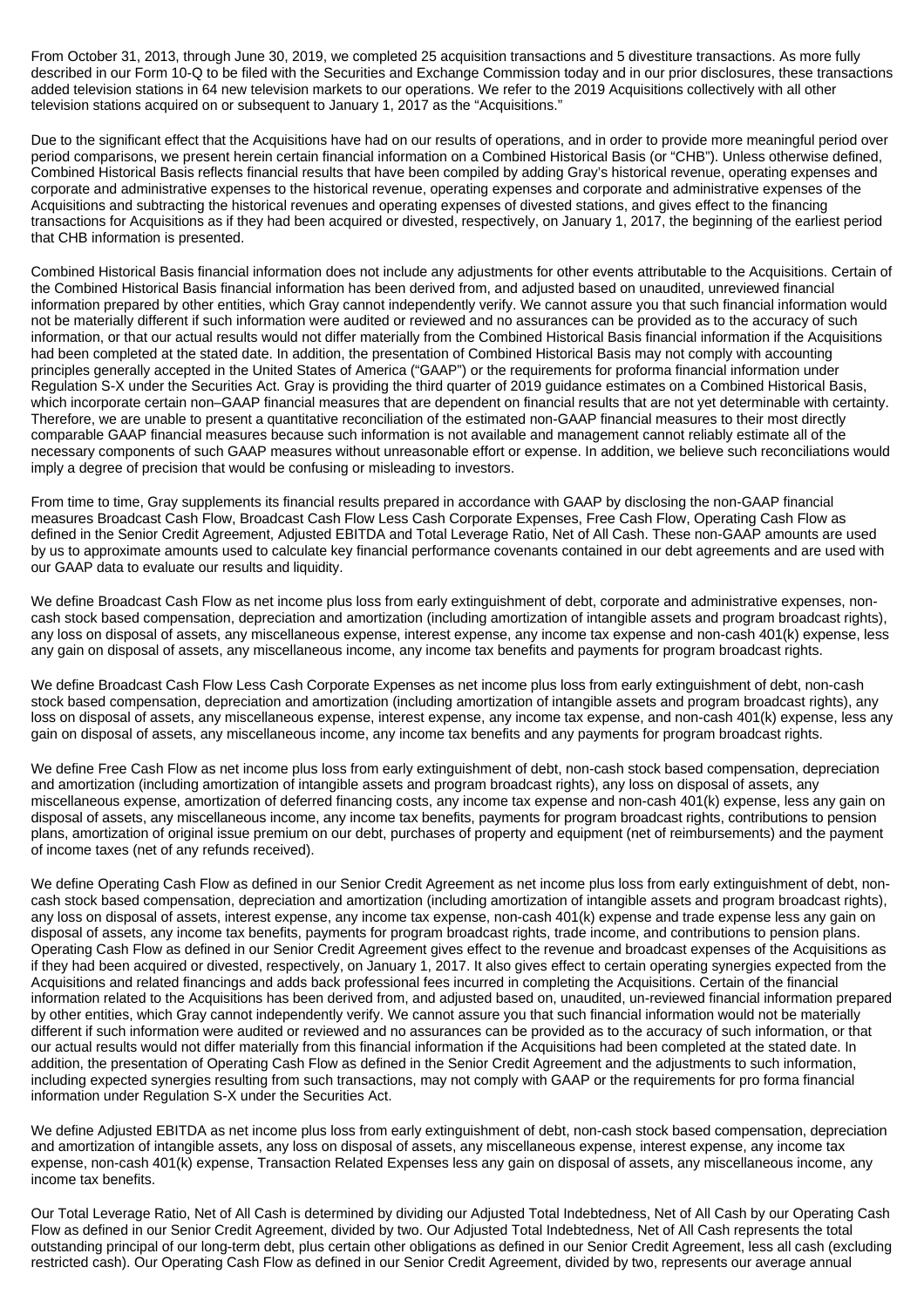Operating Cash Flow as defined in our Senior Credit Agreement for the preceding eight quarters.

We define Transaction Related Expenses as incremental expenses incurred specific to acquisitions and divestitures, including but not limited to legal and professional fees; severance and incentive compensation; and contract termination fees. We present certain line-items from our selected operating data net of Transaction Related Expenses in order to present a more meaningful comparison between periods of our operating expenses and our results of operations.

These non-GAAP terms are not defined in GAAP and our definitions may differ from, and therefore may not be comparable to, similarly titled measures used by other companies, thereby limiting their usefulness. Such terms are used by management in addition to, and in conjunction with, results presented in accordance with GAAP and should be considered as supplements to, and not as substitutes for, net income and cash flows reported in accordance with GAAP.

#### **Reconciliation of Non-GAAP Terms on As Reported Basis, in millions:**

|                                                             | Three Months Ended June 30, |                |      |      |    |      |  |
|-------------------------------------------------------------|-----------------------------|----------------|------|------|----|------|--|
|                                                             | 2019                        |                | 2018 | 2017 |    |      |  |
| Net income                                                  | \$                          | 44             | S    | 41   | \$ | 71   |  |
| Adjustments to reconcile from net income to                 |                             |                |      |      |    |      |  |
| Free Cash Flow:                                             |                             |                |      |      |    |      |  |
| Depreciation                                                |                             | 20             |      | 13   |    | 13   |  |
| Amortization of intangible assets                           |                             | 28             |      | 5    |    | 6    |  |
| Non-cash stock-based compensation                           |                             | $\overline{2}$ |      |      |    |      |  |
| (Gain) loss on disposals of assets, net                     |                             | (3)            |      | (1)  |    | (77) |  |
| Miscellaneous income, net (1)                               |                             | (1)            |      | (1)  |    |      |  |
| Interest expense                                            |                             | 58             |      | 25   |    | 24   |  |
| Income tax expense                                          |                             | 18             |      | 15   |    | 48   |  |
| Amortization of program broadcast rights                    |                             | 10             |      | 5    |    | 5    |  |
| Payments for program broadcast rights                       |                             | (10)           |      | (5)  |    | (5)  |  |
| Corporate and administrative expenses excluding             |                             |                |      |      |    |      |  |
| depreciation, amortization of intangible assets and         |                             |                |      |      |    |      |  |
| non-cash stock-based compensation                           |                             | 19             |      | 10   |    | 7    |  |
| <b>Broadcast Cash Flow (1)</b>                              |                             | 185            |      | 108  |    | 93   |  |
| Corporate and administrative expenses excluding             |                             |                |      |      |    |      |  |
| depreciation, amortization of intangible assets and         |                             |                |      |      |    |      |  |
| non-cash stock-based compensation                           |                             | (19)           |      | (10) |    | (7)  |  |
| <b>Broadcast Cash Flow Less Cash Corporate Expenses (1)</b> |                             | 166            |      | 98   |    | 86   |  |
| Contributions to pension plans                              |                             |                |      |      |    |      |  |
| Interest expense                                            |                             | (58)           |      | (25) |    | (24) |  |
| Amortization of deferred financing costs                    |                             | 3              |      |      |    |      |  |
| Preferred dividends                                         |                             | (13)           |      |      |    |      |  |
| Purchases of property and equipment                         |                             | (26)           |      | (13) |    | (6)  |  |
| Reimbursements of property and equipment purchases          |                             | 5              |      | 1    |    |      |  |
| Income taxes paid, net of refunds                           |                             | (8)            |      | (3)  |    | (1)  |  |
| <b>Free Cash Flow</b>                                       | \$                          | 69             |      | \$59 |    | 56   |  |
|                                                             |                             |                |      |      |    |      |  |

1. Amounts in 2017 have been reclassified to give effect to the implementation of ASU 2017-07.

#### **Reconciliation of Non-GAAP Terms on As Reported Basis, in millions:**

|                                             | <b>Six Months Ended June 30,</b> |      |    |      |      |      |
|---------------------------------------------|----------------------------------|------|----|------|------|------|
|                                             |                                  | 2019 |    | 2018 |      | 2017 |
| Net income                                  | \$                               | 26   | -S | 61   | - \$ | 81   |
| Adjustments to reconcile from net income to |                                  |      |    |      |      |      |
| Free Cash Flow:                             |                                  |      |    |      |      |      |
| Depreciation                                |                                  | 40   |    | 27   |      | 26   |
| Amortization of intangible assets           |                                  | 57   |    | 11   |      | 12   |
| Non-cash stock based compensation           |                                  | 5    |    | 3    |      | 3    |
| (Gain) loss on disposals of assets, net     |                                  | (13) |    | (2)  |      | (77) |
| Miscellaneous income, net (1)               |                                  | (4)  |    | (1)  |      |      |
| Interest expense                            |                                  | 116  |    | 49   |      | 47   |
| Loss from early extinguishment of debt      |                                  |      |    |      |      | 3    |
| Income tax expense                          |                                  | 21   |    | 21   |      | 55   |
| Amortization of program broadcast rights    |                                  | 20   |    | 11   |      | 10   |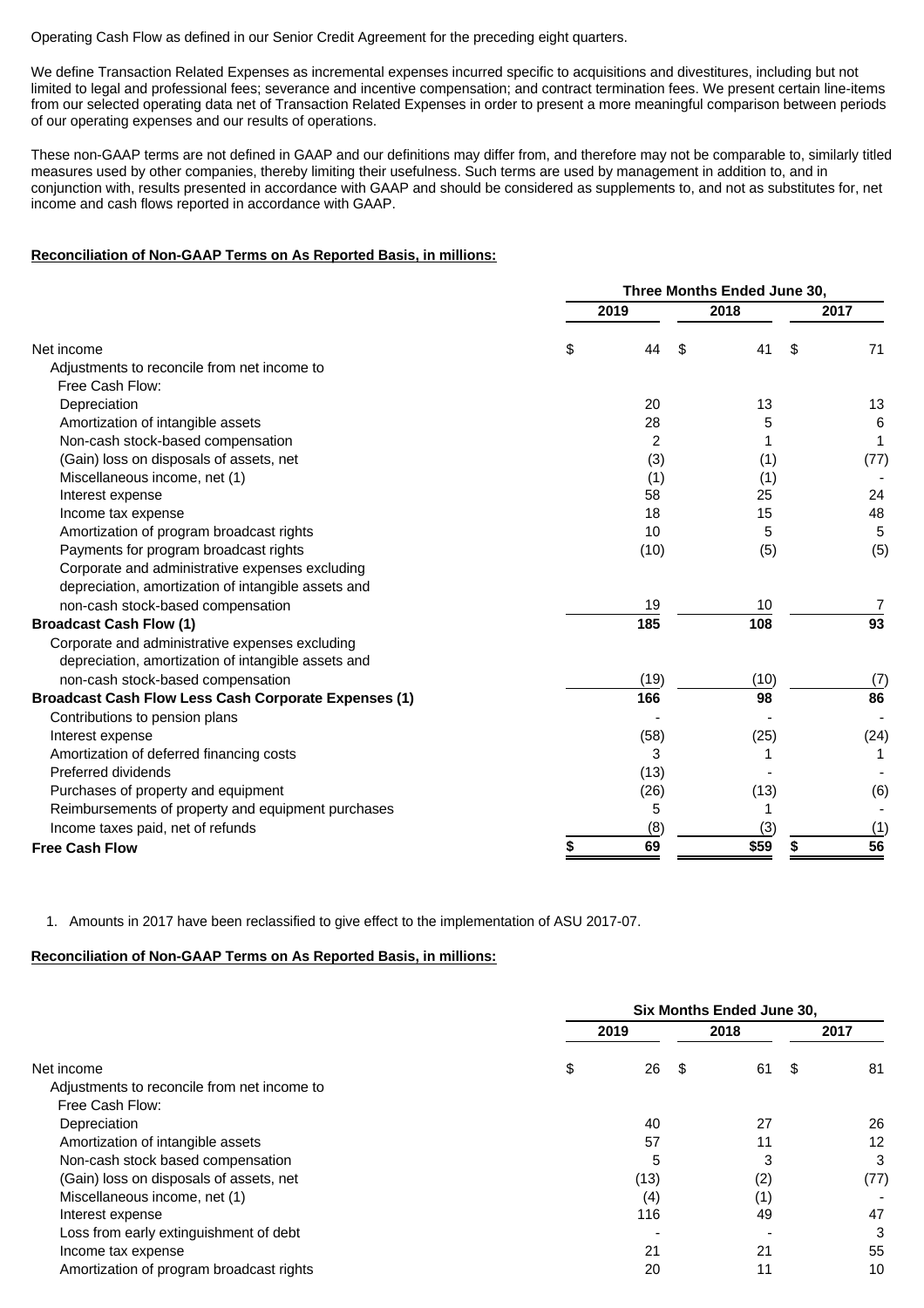| Payments for program broadcast rights<br>(24)<br>(11)<br>Corporate and administrative expenses excluding<br>depreciation, amortization of intangible assets and<br>17<br>64<br>non-cash stock-based compensation<br>308<br>186<br><b>Broadcast Cash Flow (1)</b><br>Corporate and administrative expenses excluding | (10)<br>14<br>164 |
|---------------------------------------------------------------------------------------------------------------------------------------------------------------------------------------------------------------------------------------------------------------------------------------------------------------------|-------------------|
|                                                                                                                                                                                                                                                                                                                     |                   |
|                                                                                                                                                                                                                                                                                                                     |                   |
|                                                                                                                                                                                                                                                                                                                     |                   |
|                                                                                                                                                                                                                                                                                                                     |                   |
|                                                                                                                                                                                                                                                                                                                     |                   |
| depreciation, amortization of intangible assets and                                                                                                                                                                                                                                                                 |                   |
| (64)<br>(17)<br>non-cash stock-based compensation                                                                                                                                                                                                                                                                   | (14)              |
| 244<br>169<br><b>Broadcast Cash Flow Less Cash Corporate Expenses (1)</b>                                                                                                                                                                                                                                           | 150               |
| Contributions to pension plans                                                                                                                                                                                                                                                                                      | (1)               |
| (116)<br>(49)<br>Interest expense                                                                                                                                                                                                                                                                                   | (47)              |
| Amortization of deferred financing costs<br>2<br>6                                                                                                                                                                                                                                                                  |                   |
| Preferred dividends<br>(26)                                                                                                                                                                                                                                                                                         |                   |
| (44)<br>Purchases of property and equipment<br>(20)                                                                                                                                                                                                                                                                 | (10)              |
| 17<br>Reimbursements of property and equipment purchases                                                                                                                                                                                                                                                            |                   |
| (8)<br>(12)<br>Income taxes paid, net of refunds                                                                                                                                                                                                                                                                    | (1'               |
| 73<br>92<br><b>Free Cash Flow</b>                                                                                                                                                                                                                                                                                   | 93                |

1. Amounts in 2017 have been reclassified to give effect to the implementation of ASU 2017-07.

# **Reconciliation of Non-GAAP Terms on Combined Historical Basis, in millions:**

|                                                                  |      | <b>Three Months Ended</b> |          |          |  |
|------------------------------------------------------------------|------|---------------------------|----------|----------|--|
|                                                                  | 2019 |                           | 2018     | 2017     |  |
| Net income                                                       | \$   | 44                        | \$<br>60 | \$<br>53 |  |
| Adjustments to reconcile from net income to                      |      |                           |          |          |  |
| Free Cash Flow:                                                  |      |                           |          |          |  |
| Depreciation                                                     |      | 20                        | 22       | 22       |  |
| Amortization of intangible assets                                |      | 28                        | 30       | 32       |  |
| Non-cash stock-based compensation                                |      | $\overline{2}$            | 5        | 4        |  |
| (Gain) loss on disposals of assets, net                          |      | (6)                       | (1)      | (77)     |  |
| Miscellaneous income, net                                        |      |                           | (2)      |          |  |
| Interest expense                                                 |      | 58                        | 58       | 58       |  |
| Income tax expense                                               |      | 18                        | 13       | 70       |  |
| Amortization of program broadcast rights                         |      | 10                        | 10       | 9        |  |
| Payments for program broadcast rights                            |      | (10)                      | (10)     | (10)     |  |
| Corporate and administrative expenses excluding                  |      |                           |          |          |  |
| depreciation, amortization of intangible assets and              |      |                           |          |          |  |
| non-cash stock-based compensation                                |      | 18                        | 13       | 12       |  |
| <b>Broadcast Transaction Related Expenses</b>                    |      | 1                         | 3        |          |  |
| Broadcast other adjustments                                      |      |                           | (2)      | 1        |  |
| <b>Broadcast Cash Flow</b>                                       |      | 184                       | 199      | 174      |  |
| Corporate and administrative expenses excluding                  |      |                           |          |          |  |
| depreciation, amortization of intangible assets and              |      |                           |          |          |  |
| non-cash stock-based compensation                                |      | (18)                      | (13)     | (12)     |  |
| <b>Broadcast Cash Flow Less Cash Corporate Expenses</b>          |      | 166                       | 186      | 162      |  |
| <b>Corporate Transaction Related Expenses</b>                    |      | 1                         | 4        |          |  |
| Synergies and other adjustments                                  |      |                           | 20       | 20       |  |
| <b>Operating Cash Flow as Defined in Senior Credit Agreement</b> |      | 167                       | 210      | 183      |  |
| Interest expense                                                 |      | (58)                      | (58)     | (58)     |  |
| Amortization of deferred financing costs                         |      | 3                         | 3        | 3        |  |
| Preferred dividends                                              |      | (13)                      | (13)     | (13)     |  |
| Purchases of property and equipment                              |      | (26)                      | (13)     | (9)      |  |
| Reimbursements of property and equipment purchases               |      | 5                         | 1        |          |  |
| Income taxes paid, net of refunds                                |      | (8)                       | (6)      | (24)     |  |
| <b>Free Cash Flow</b>                                            | \$   | 70                        | 124      | 82<br>\$ |  |
|                                                                  |      |                           |          |          |  |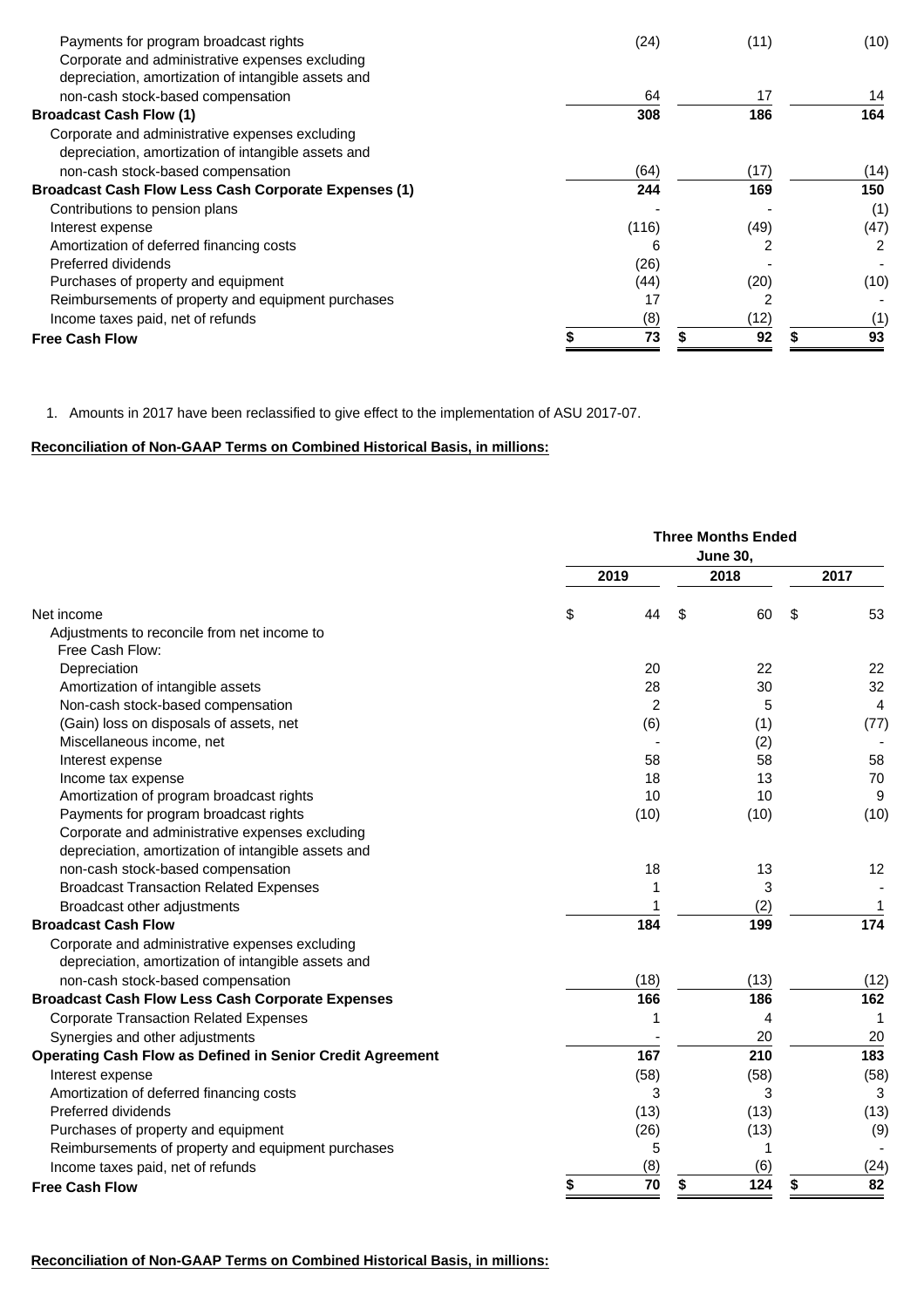|                                                                  | <b>Six Months Ended</b> |       |                 |                |  |  |  |
|------------------------------------------------------------------|-------------------------|-------|-----------------|----------------|--|--|--|
|                                                                  |                         |       | <b>June 30,</b> |                |  |  |  |
|                                                                  |                         | 2019  | 2018            | 2017           |  |  |  |
| Net income                                                       | \$                      | 26    | \$<br>80        | \$<br>61       |  |  |  |
| Adjustments to reconcile from net income to                      |                         |       |                 |                |  |  |  |
| Free Cash Flow:                                                  |                         |       |                 |                |  |  |  |
| Depreciation                                                     |                         | 40    | 44              | 43             |  |  |  |
| Amortization of intangible assets                                |                         | 57    | 61              | 64             |  |  |  |
| Non-cash stock-based compensation                                |                         | 5     | $\overline{7}$  | $\overline{5}$ |  |  |  |
| (Gain) loss on disposals of assets, net                          |                         | (16)  | (1)             | (79)           |  |  |  |
| Miscellaneous income, net                                        |                         | (4)   | (2)             |                |  |  |  |
| Interest expense                                                 |                         | 116   | 116             | 116            |  |  |  |
| Loss from early extinguishment of debt                           |                         |       |                 | 3              |  |  |  |
| Income tax expense                                               |                         | 21    | 19              | 76             |  |  |  |
| Amortization of program broadcast rights                         |                         | 20    | 20              | 20             |  |  |  |
| Payments for program broadcast rights                            |                         | (24)  | (20)            | (20)           |  |  |  |
| Corporate and administrative expenses excluding                  |                         |       |                 |                |  |  |  |
| depreciation, amortization of intangible assets and              |                         |       |                 |                |  |  |  |
| non-cash stock-based compensation                                |                         | 64    | 29              | 24             |  |  |  |
| <b>Broadcast Transaction Related Expenses</b>                    |                         | 37    | 3               | $\mathbf{1}$   |  |  |  |
| Broadcast other adjustments                                      |                         | 3     |                 | 5              |  |  |  |
| <b>Broadcast Cash Flow</b>                                       |                         | 345   | 356             | 319            |  |  |  |
| Corporate and administrative expenses excluding                  |                         |       |                 |                |  |  |  |
| depreciation, amortization of intangible assets and              |                         |       |                 |                |  |  |  |
| non-cash stock-based compensation                                |                         | (64)  | (29)            | (24)           |  |  |  |
| <b>Broadcast Cash Flow Less Cash Corporate Expenses</b>          |                         | 281   | 327             | 295            |  |  |  |
| Contribution to pension plans                                    |                         |       |                 | (1)            |  |  |  |
| <b>Corporate Transaction Related Expenses</b>                    |                         | 33    | 4               | 1              |  |  |  |
| Synergies and other adjustments                                  |                         |       | 40              | 40             |  |  |  |
| <b>Operating Cash Flow as defined in Senior Credit Agreement</b> |                         | 314   | 371             | 335            |  |  |  |
| Interest expense                                                 |                         | (116) | (116)           | (116)          |  |  |  |
| Amortization of deferred financing costs                         |                         | 6     | 6               | 6              |  |  |  |
| Preferred dividends                                              |                         | (26)  | (26)            | (26)           |  |  |  |
| Purchases of property and equipment                              |                         | (44)  | (25)            | (19)           |  |  |  |
| Reimbursements of property and equipment purchases               |                         | 17    | 2               |                |  |  |  |
| Income taxes paid, net of refunds                                |                         | (8)   | (14)            | (24)           |  |  |  |
| <b>Free Cash Flow</b>                                            | \$                      | 143   | \$<br>198       | 156<br>\$      |  |  |  |
|                                                                  |                         |       |                 |                |  |  |  |

**Reconciliation of Net Income to Adjusted EBITDA and the Effect of Transaction Related Expenses and Certain Non-cash Expenses, in millions except for per share information:**

|                                                | <b>Three Months Ended</b><br><b>June 30,</b> |       |     |        |      | <b>Six Months Ended</b><br><b>June 30,</b> |    |      |  |
|------------------------------------------------|----------------------------------------------|-------|-----|--------|------|--------------------------------------------|----|------|--|
|                                                |                                              | 2019  |     | 2018   |      | 2019                                       |    | 2018 |  |
| Net income                                     | \$                                           | 44 \$ |     | 41 \$  |      | 26 \$                                      |    | 61   |  |
| Adjustments to reconcile from net income to    |                                              |       |     |        |      |                                            |    |      |  |
| Adjusted EBITDA:                               |                                              |       |     |        |      |                                            |    |      |  |
| Depreciation                                   |                                              | 20    |     | 13     |      | 40                                         |    | 27   |  |
| Amortization of intangible assets              |                                              | 28    |     | 5      |      | 57                                         |    | 11   |  |
| Non-cash stock-based compensation              |                                              | 2     |     |        |      | 5                                          |    | 3    |  |
| (Gain) loss on disposals of assets, net        |                                              | (3)   |     | (1)    |      | (13)                                       |    | (2)  |  |
| Miscellaneous income, net                      |                                              | (1)   |     | (1)    |      | (4)                                        |    | (1)  |  |
| Interest expense                               |                                              | 58    |     | 25     |      | 116                                        |    | 49   |  |
| Income tax expense                             |                                              | 18    |     | 15     |      | 21                                         |    | 21   |  |
| Total                                          |                                              | 166   |     | 98     |      | 248                                        |    | 169  |  |
| Add: Transaction Related Expenses              |                                              | 2     |     | 7      |      | 70                                         |    |      |  |
| <b>Adjusted EBITDA</b>                         |                                              | 168   | \$  | 105 \$ |      | $318$ \$                                   |    | 176  |  |
| Net income attributable to common stockholders | \$                                           | 31    | -\$ | 41     | - \$ | $\blacksquare$                             | -S | 61   |  |

Add: Transaction Related Expenses and non-cash